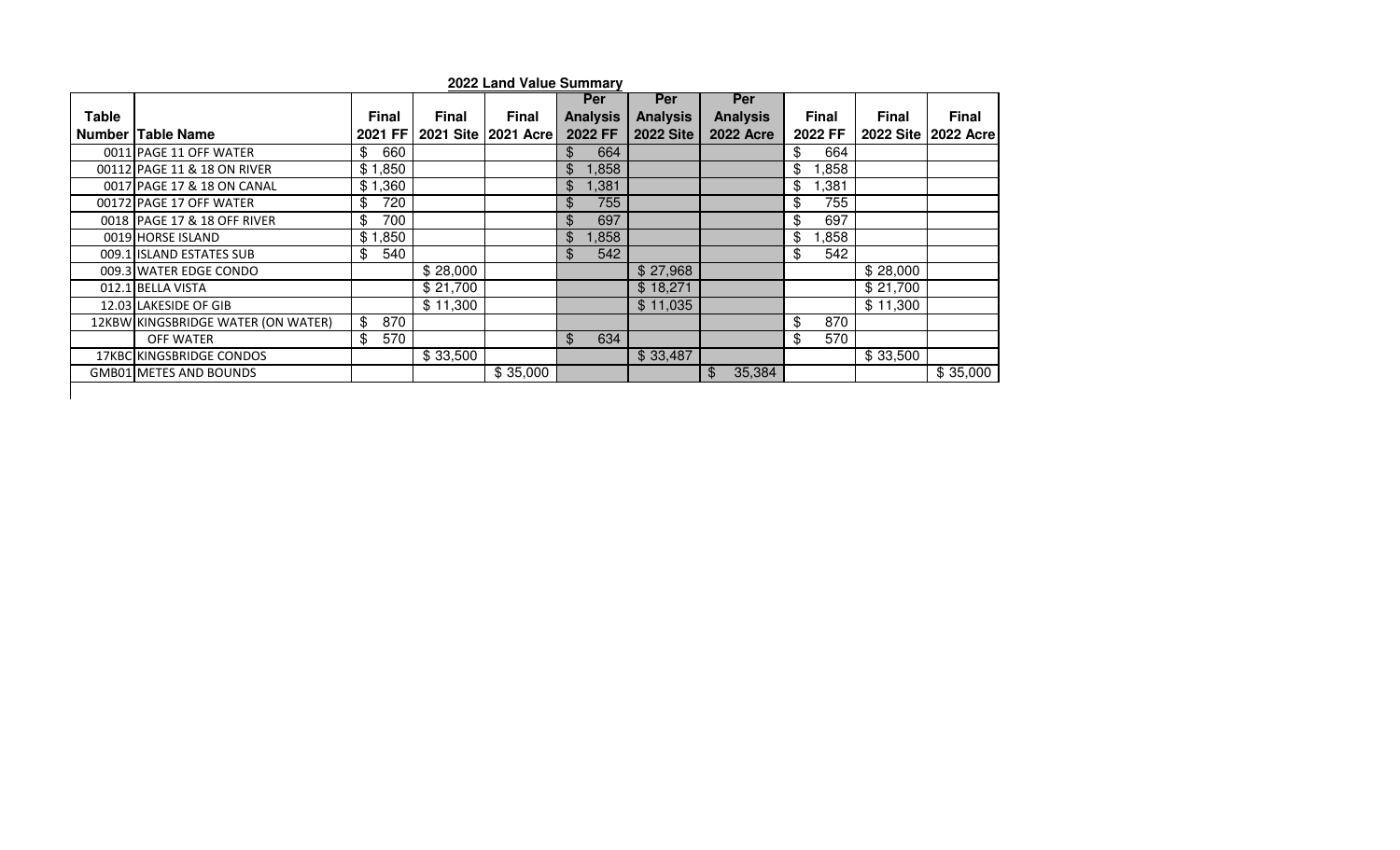| Street Address Sale Date Sale Price Instr.<br><b>Parcel Number</b>      |          |             | Terms of Sale                          |             |                         |       |             |           |           | Adi. Sale S Asd. when Sold Asd/Adi. Sale Cur. Appraisal Land Residual Est. Land Value Effec. Front Depth | <b>Net Acres</b>          |      |             |            |         |       | Total Acres Dollars/FF Dollars/Acre Dollars/SqFt Actual Front ECF Area Liber/Page | <b>Other Parcels in Sale</b> | <b>Land Table</b> |  | Gravel Paved Inspected Date Use Code Clas |     |
|-------------------------------------------------------------------------|----------|-------------|----------------------------------------|-------------|-------------------------|-------|-------------|-----------|-----------|----------------------------------------------------------------------------------------------------------|---------------------------|------|-------------|------------|---------|-------|-----------------------------------------------------------------------------------|------------------------------|-------------------|--|-------------------------------------------|-----|
| 36 011 01 0145 001 13248 CORAL                                          | 04/23/20 |             | \$89,000 WD 03-ARM'S LENGTH            | \$89,000    | \$38,200                | 42.92 | \$96,389    | \$14,391  | \$21,780  | 33.0 80.0                                                                                                | 0.06                      | 0.06 |             | \$235.918  | \$5.42  | 33.00 | 0011                                                                              |                              | PAGE 11 OFF WATER |  | 9/21/2009                                 | 401 |
| 36 011 01 0152 000 29239 ADAMS                                          |          |             | 07/20/20 \$129.900 PTA 03-ARM'S LENGTH | \$129,900   | \$49,100                | 37.80 | \$123,609   | \$32,691  | \$26,400  | 40.0 100.0                                                                                               | 0.09                      | 0.09 | <b>S817</b> | \$355.337  | \$8.16  | 40.00 | 0011                                                                              |                              | PAGE 11 OFF WATER |  | 9/24/2009                                 | 401 |
| 36 011 01 0187 000 29252 LOWELL                                         |          |             | 04/20/20 \$182.000 WD 03-ARM'S LENGTH  | \$182,000   | \$68,700                | 37.75 | \$169,390   | \$39,010  | \$26,400  | 40.0 100.0                                                                                               | 0.09                      | 0.09 | \$975       | \$424,022  | \$9.73  | 40.00 | 0011                                                                              |                              | PAGE 11 OFF WATER |  | 9/24/2009                                 | 401 |
| 36 011 01 0188 000 29268 LOWELL                                         | 07/15/19 |             | \$289,000 PTA 03-ARM'S LENGTH          | \$289.000   | \$118,900               | 41.14 | \$326,791   | \$15,009  | \$52,800  | 80.0 100.0                                                                                               | 0.18                      | 0.18 | \$188       | \$81.571   | \$1.87  | 80.00 | 0011                                                                              |                              | PAGE 11 OFF WATER |  | 9/29/2009                                 | 401 |
| 36 011 02 0092 000 29854 MUNRO                                          |          |             | 03/12/20 \$103.000 PTA 03-ARM'S LENGTH | \$103,000   | \$46,000                | 44.66 | \$121,368   | \$8,032   | \$26,400  | 40.0 110.0                                                                                               | 0.10                      | 0.10 | \$201       | \$79.525   | \$1.83  | 40.00 | 0011                                                                              |                              | PAGE 11 OFF WATER |  | 9/29/2009                                 | 401 |
| 36 011 02 0100 000 29861 MUNRO                                          |          |             | 09/25/19 \$124.500 PTA 03-ARM'S LENGTH | \$124,500   | \$41,800                | 33.57 | \$114,427   | \$36,473  | \$26,400  | 40.0 110.0                                                                                               | 0.10                      | 0.10 | \$912       | \$361.119  | \$8.29  | 40.00 | 0011                                                                              |                              | PAGE 11 OFF WATER |  | 9/29/2009                                 | 401 |
| 36 011 02 0105 000 29821 MUNRO                                          |          |             | 02/05/21 \$113.500 PTA 03-ARM'S LENGTH | \$113,500   | \$40,900                | 36.04 | \$100,002   | \$39,898  | \$26,400  | 40.0 110.0                                                                                               | 0.10                      | 0.10 | \$997       | \$395,030  | \$9.07  | 40.00 | 0011                                                                              |                              | PAGE 11 OFF WATER |  | 9/29/2009                                 | 401 |
| 36 011 03 0059 000 29103 DENISON 06/20/19 \$120.000 PTA 03-ARM'S LENGTH |          |             |                                        | \$120,000   | \$43,400                | 36.17 | \$115,800   | \$30,600  | \$26,400  | 40.0 115.0                                                                                               | 0.11                      | 0.11 | \$765       | \$288,679  | \$6.63  | 40.00 | 0011                                                                              |                              | PAGE 11 OFF WATER |  | 9/15/2009                                 | 401 |
| 36 011 03 0060 000 29069 DENISON                                        | 05/23/19 |             | \$145,000 PTA 03-ARM'S LENGTH          | \$145,000   | \$44,400                | 30.62 | \$118,641   | \$52,759  | \$26,400  | 40.0 115.0                                                                                               | 0.11                      | 0.11 | \$1.319     | \$497.726  | \$11.43 | 40.00 | 0011                                                                              |                              | PAGE 11 OFF WATER |  | 9/21/2009                                 | 401 |
| 36 011 03 0077 000 29112 DENISON 07/07/20                               |          |             | \$65,000 PTA 03-ARM'S LENGTH           | \$65,000    | \$28,900                | 44.46 | \$72,559    | \$18,841  | \$26,400  | 40.0 114.0                                                                                               | 0.11                      | 0.11 | S471        | \$179.438  | \$4.12  | 40.00 | 0011                                                                              |                              | PAGE 11 OFF WATER |  | 8/31/2009                                 | 401 |
| Totals:                                                                 |          | \$1,360,900 |                                        | \$1,360,900 | \$520,300               |       | \$1,358,976 | \$287,704 | \$285,780 | 433.0                                                                                                    | 1.05                      | 1.05 |             |            |         |       |                                                                                   |                              |                   |  |                                           |     |
|                                                                         |          |             |                                        |             | Sale. Ratio =>          | 38.23 |             |           | Average   |                                                                                                          | Average                   |      |             | Average    |         |       |                                                                                   |                              |                   |  |                                           |     |
|                                                                         |          |             |                                        |             | Std. Dev. $\Rightarrow$ | 4.70  |             |           | per FF=>  | <b>S664</b>                                                                                              | per Net Acre=> 274,265.01 |      |             | per SqFt=> | \$6.30  |       |                                                                                   |                              |                   |  |                                           |     |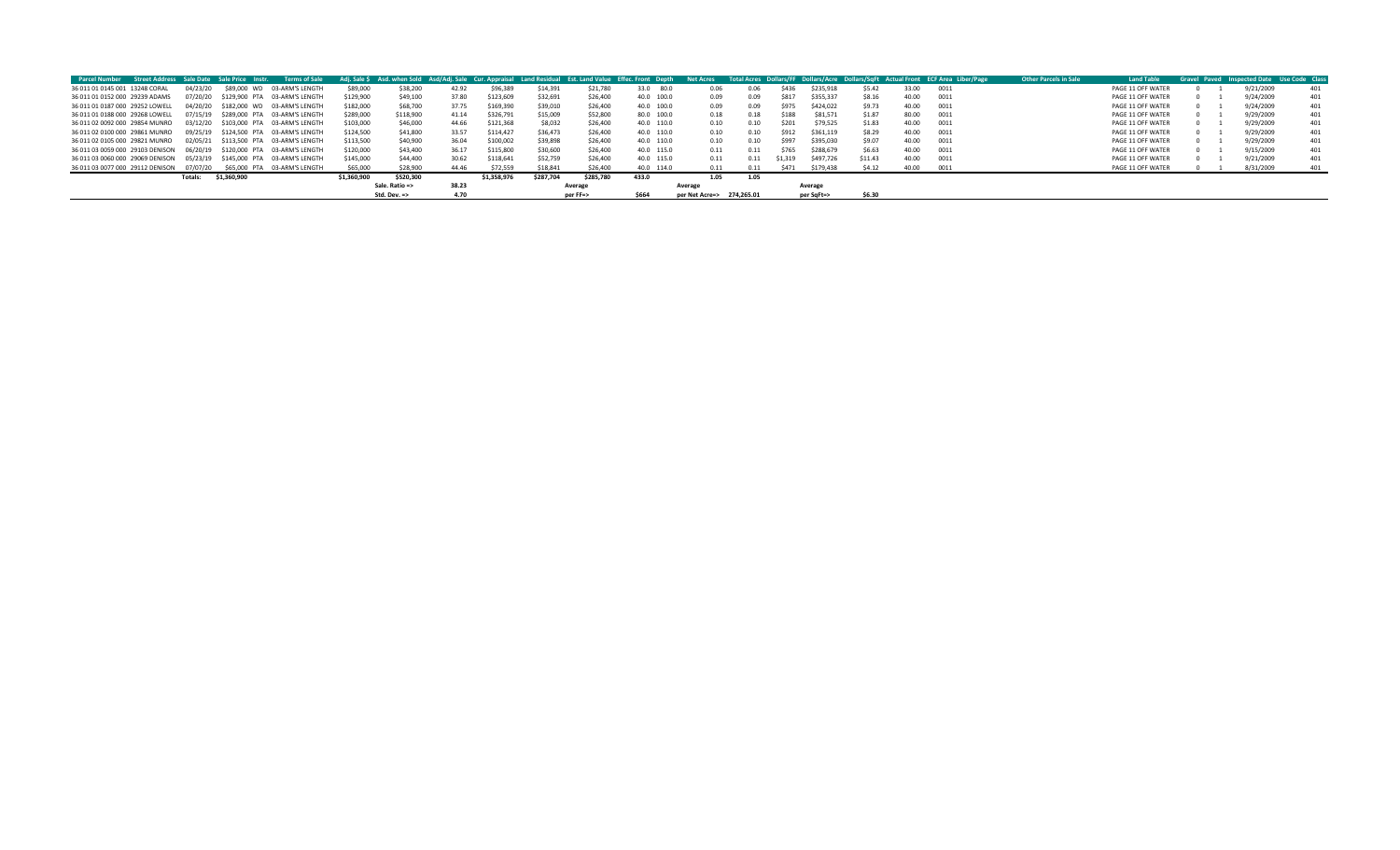| <b>Parcel Number</b>             |          |                  | Street Address Sale Date Sale Price Instr. Terms of Sale Adi. Sale S Asd. when Sold Asd/Adi. Sale Cur. Appraisal Land Residual Est. Land Value Effec. Front Depth |             |                         |       |             |             |             |              | <b>Net Acres</b> |            |         |             |         |        |       | Total Acres Dollars/FF Dollars/Acre Dollars/SqFt Actual Front ECF Area Liber/Page Other Parcels in Sale | <b>Land Table</b>     |  | Gravel Paved Inspected Date Use Code Class |     |
|----------------------------------|----------|------------------|-------------------------------------------------------------------------------------------------------------------------------------------------------------------|-------------|-------------------------|-------|-------------|-------------|-------------|--------------|------------------|------------|---------|-------------|---------|--------|-------|---------------------------------------------------------------------------------------------------------|-----------------------|--|--------------------------------------------|-----|
| 36 011 01 0193 000 29291 LOWELL  | 08/07/19 |                  | \$250,000 WD 03-ARM'S LENGT                                                                                                                                       | \$250,000   | \$146,800               | 58.72 | \$275,770   | \$159,230   | \$185,000   | 100.0 70.0   | 0.16             | 0.16       | \$1,592 | \$989,006   | \$22.70 | 100.00 | 00112 |                                                                                                         | PAGE 11 & 18 ON RIVER |  | 2/8/2012                                   | 401 |
| 36 011 01 0194 002 29261 LOWELL  | 04/26/19 |                  | \$280,000 PTA 03-ARM'S LENGT                                                                                                                                      | \$280.000   | \$147,000               | 52.50 | \$331,391   | \$59,609    | \$111,000   | 60.0         | 60.0<br>0.08     | 0.08       | \$993   | \$718,181   | \$16.49 | 60.00  | 00112 |                                                                                                         | PAGE 11 & 18 ON RIVER |  | 2/20/2012                                  | 401 |
| 36 011 01 0195 305 29251 LOWELL  | 06/29/20 |                  | \$585,000 PTA 03-ARM'S LENGT                                                                                                                                      | \$585.000   | \$210,000               | 35.90 | \$448,522   | \$247,478   | \$111,000   | 60.0         | 70.0<br>0.10     | 0.10       | \$4,125 | \$2,577,896 | \$59.18 | 60.00  | 00112 |                                                                                                         | PAGE 11 & 18 ON RIVER |  | 2/8/2012                                   | 401 |
| 36 011 02 0175 000 29448 LOWELL  | 09/03/20 |                  | \$490,000 PTA 19-MULTI PARCE \$490,000                                                                                                                            |             | \$192,500               | 39.29 | \$346,716   | \$371.284   | \$228,000   | 160.0 120.0  | 0.22             | 0.20       | \$2.321 | \$1,687,655 | \$38.74 | 160.00 | 0011  | 36 011 02 0201 000                                                                                      | PAGE 11 & 18 ON RIVER |  | 9/24/2009                                  | 401 |
| 36 011 02 0177 000 29460 LOWELL  |          | \$385,000 PTA    | 19-MULTI PARCE \$385,000                                                                                                                                          |             | \$155,100               | 40.29 | \$349,219   | \$187,686   | \$151,905   | 106.6 120.0  | 0.15             | 0.14       | \$1.761 | \$1,276,776 | \$29.31 | 106.60 | 0011  | 36 011 02 0200 002                                                                                      | PAGE 11 & 18 ON RIVER |  | 9/29/2009                                  | 401 |
| 36 011 02 0178 002 29468 LOWELL  |          | \$341,000 PTA    | 19-MULTI PARCE \$341,000                                                                                                                                          |             | \$168,400               | 49.38 | \$381,287   | \$111,618   | \$151,905   | 106.6 120.0  | 0.15             | 0.14       | \$1.047 | \$759,306   | \$17.43 | 106.60 | 0011  | 36 011 02 0199 002                                                                                      | PAGE 11 & 18 ON RIVER |  | 9/24/2009                                  | 401 |
| 36 018 01 0009 002 30091 ADAMS   | 05/22/20 |                  | \$400,000 PTA 03-ARM'S LENGT                                                                                                                                      | \$400,000   | \$102,900               | 25.73 | \$217,205   | \$252,725   | \$69,930    | 37.8 182.0   | 0.16             | 0.16       | \$6.686 | \$1,599,525 | \$36.72 | 7.80   | 00112 |                                                                                                         | PAGE 11 & 18 ON RIVER |  | 2/13/2012                                  | 401 |
| 36 018 01 0045 300 30709 ADAMS   | 05/31/19 |                  | \$132,500 PTA 03-ARM'S LENGT                                                                                                                                      | \$132.500   | \$101,700               | 76.75 | \$207,070   | \$17,930    | \$92,500    | 50.0 140.0   | 0.16             | 0.16       | \$359   | \$111,366   | \$2.56  | 50.00  | 00112 |                                                                                                         | PAGE 11 & 18 ON RIVER |  | 2/21/2012                                  | 401 |
| 36 018 01 0047 000 30751 ADAMS   | 12/27/19 | \$285.000<br>PTA | 03-ARM'S LENGT                                                                                                                                                    | \$285.000   | \$131.400               | 46.11 | \$295,276   | \$83,149    | \$93,425    | 50.5 150.0   | 0.17             | 0.17       | \$1.647 | \$477,868   | \$10.97 | 50.50  | 00112 |                                                                                                         | PAGE 11 & 18 ON RIVER |  | 2/21/2012                                  | 401 |
| 36 018 01 0063 000 31035 ADAMS   | 08/21/19 | \$195,000<br>PTA | 03-ARM'S LENGT                                                                                                                                                    | \$195.000   | \$88,500                | 45.38 | \$193,993   | \$93,507    | \$92,500    | 50.0 133.0   | 0.15             | 0.15       | \$1.870 | \$611,157   | \$14.03 | 50.00  | 00112 |                                                                                                         | PAGE 11 & 18 ON RIVER |  | 2/14/2012                                  | 401 |
| 36 018 01 0073 000 31130 BAYVIEW | 04/24/20 | \$374,900<br>PTA | 03-ARM'S LENGT                                                                                                                                                    | \$374.900   | \$149,800               | 39.96 | \$316,569   | \$150,831   | \$92,500    | 50.0 197.0   | 0.23             | 0.23       | \$3,01. | \$667,394   | \$15.32 | 50.00  | 00112 |                                                                                                         | PAGE 11 & 18 ON RIVER |  | 2/14/2012                                  | 401 |
| 36 018 01 0140 301 30032 BAYVIEW | 10/25/19 | PTA<br>\$238,000 | 03-ARM'S LENGT                                                                                                                                                    | \$238.000   | \$154,000               | 64.71 | \$339,019   | \$46,981    | \$148,000   | 80.0 125.0   | 0.23             | 0.23       | \$587   | \$204,265   | \$4.69  | 80.00  | 00112 |                                                                                                         | PAGE 11 & 18 ON RIVER |  | 5/21/2014                                  | 401 |
| 36 019 01 0006 000 30349 ISLAND  | 07/12/19 | \$165,000 PTA    | 19-MULTI PARCE \$165,000                                                                                                                                          |             | \$131,800               | 79.88 | \$277,075   | \$77,925    | \$190,000   | 100.0 181.0  | 0.21             | 0.10       | \$779   | \$374,639   | \$8.60  | 100.00 | 0019  | 36 019 01 0094 000                                                                                      | <b>HORSE ISLAND</b>   |  | 2/16/2012                                  | 401 |
| 36 019 01 0018 000 30579 ISLAND  | 11/08/19 | \$230,000 PTA    | 03-ARM'S LENGT                                                                                                                                                    | \$230,000   | \$102,800               | 44.70 | \$221,749   | \$100,751   | \$92,500    | 50.0 102.0   | 0.12             | 0.12       | \$2,015 | \$861,120   | \$19.77 | 50.00  | 0019  |                                                                                                         | <b>HORSE ISLAND</b>   |  | 2/16/2012                                  | 401 |
| 36 019 01 0051 003 31140 ISLAND  | 07/25/19 |                  | \$425,000 PTA 03-ARM'S LENGT                                                                                                                                      | \$425,000   | \$179,900               | 42.33 | \$388,183   | \$205.167   | \$168,350   | 91.0 96.0    | 0.20             | 0.20       | \$2,255 | \$1,020,731 | \$23.43 | 91.00  | 0019  |                                                                                                         | <b>HORSE ISLAND</b>   |  | 2/21/2012                                  | 401 |
| 36 019 01 0052 002 31122 ISLAND  | 10/23/19 |                  | \$387,500 PTA 03-ARM'S LENGT                                                                                                                                      | \$387.500   | \$168,600               | 43.51 | \$379,657   | \$104,043   | \$96,200    | 52.0 125.0   | 0.15             | 0.15       | \$2,001 | \$698,275   | \$16.03 | 52.00  | 0019  |                                                                                                         | <b>HORSE ISLAND</b>   |  | 2/20/2012                                  | 401 |
| 36 019 01 0052 002 31122 ISLAND  | 09/30/19 |                  | \$387,500 WD 03-ARM'S LENGT                                                                                                                                       | \$387.500   | \$168,600               | 43.51 | \$379,657   | \$104,043   | \$96,200    | 52.0 125.0   | 0.15             | 0.15       | \$2,001 | \$698,275   | \$16.03 | 52.00  | 0019  |                                                                                                         | <b>HORSE ISLAND</b>   |  | 2/20/2012                                  | 401 |
| 36 019 01 0053 003 31110 ISLAND  | 07/30/20 | \$180,000 OTH    | 03-ARM'S LENGT                                                                                                                                                    | \$180,000   | \$105,700               | 58.72 | \$226,959   | \$36,291    | \$83,250    | 45.0 99.0    | 0.10             | 0.10       | \$806   | \$355,794   | \$8.17  | 45.00  | 0019  |                                                                                                         | <b>HORSE ISLAND</b>   |  | 2/20/2012                                  | 401 |
| 36 019 01 0053 003 31110 ISLAND  | 03/08/21 | \$205.000<br>PTA | 03-ARM'S LENGT                                                                                                                                                    | \$205.000   | \$105,700               | 51.56 | \$226,959   | \$61,291    | \$83.250    | 45.0         | 99.0<br>0.10     | 0.10       | \$1.362 | \$600,892   | \$13.79 | 45.00  | 0019  |                                                                                                         | <b>HORSE ISLAND</b>   |  | 2/20/2012                                  | 401 |
| 36 019 01 0076 000 30666 ISLAND  | 07/08/20 | \$293,000<br>PTA | 03-ARM'S LENGT                                                                                                                                                    | \$293,000   | \$122,700               | 41.88 | \$269,828   | \$118,077   | \$94,905    | 51.3         | 97.0<br>0.11     | 0.11       | \$2.302 | \$1,035,763 | \$23.78 | 51.30  | 0019  |                                                                                                         | <b>HORSE ISLAND</b>   |  | 2/20/2012                                  | 401 |
| 36 019 01 0078 000 30630 ISLAND  | 02/24/20 |                  | \$295,000 PTA 03-ARM'S LENGT                                                                                                                                      | \$295.000   | \$128,200               | 43.46 | \$286,410   | \$101,090   | \$92,500    | 96.0<br>50.0 | 0.11             | 0.11       | \$2,022 | \$919,000   | \$21.10 | 50.00  | 0019  |                                                                                                         | <b>HORSE ISLAND</b>   |  | 12/27/2011                                 | 401 |
|                                  | Totals:  | \$6,524,400      |                                                                                                                                                                   | \$6,524,400 | \$2,962,100             |       | \$6,358,514 | \$2,690.706 | \$2,524,820 | 1.447.8      | 3.21             | 3.06       |         |             |         |        |       |                                                                                                         |                       |  |                                            |     |
|                                  |          |                  |                                                                                                                                                                   |             | Sale. Ratio =>          | 45.40 |             |             | Average     |              | Average          |            |         | Average     |         |        |       |                                                                                                         |                       |  |                                            |     |
|                                  |          |                  |                                                                                                                                                                   |             | Std. Dev. $\Rightarrow$ | 12.98 |             |             | per FF=>    | \$1.858      | per Net Acre=>   | 838.748.75 |         | per SqFt=>  | \$19.26 |        |       |                                                                                                         |                       |  |                                            |     |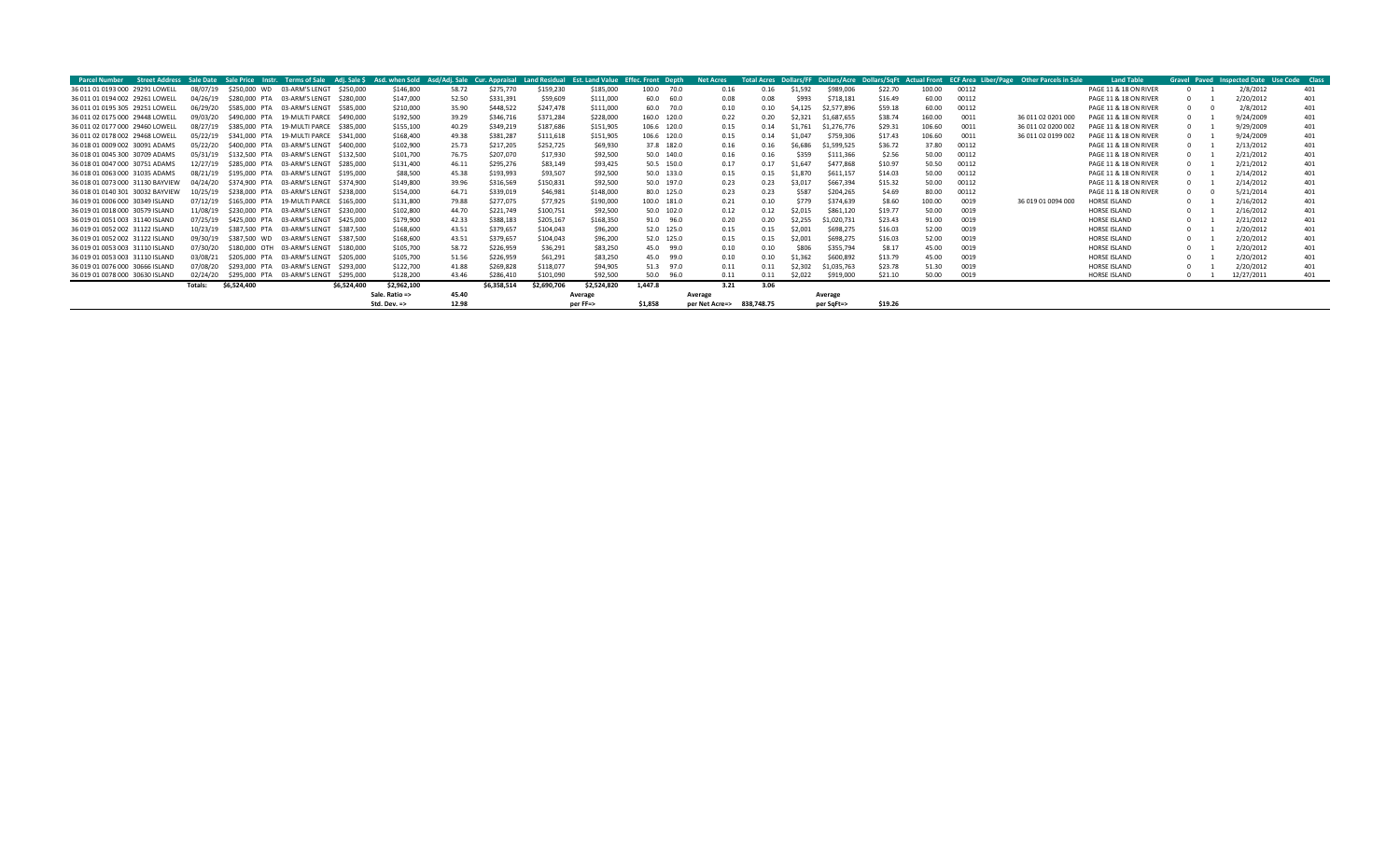| <b>Parcel Number</b>                 | <b>Street Address</b> |          | Sale Date Sale Price Instr. | <b>Terms of Sale</b>                   |             | Adj. Sale \$ Asd. when Sold Asd/Adj. Sale Cur. Appraisal Land Residual Est. Land Value Effec. Front Depth |       |             |             |             |            |         | <b>Net Acres</b> |            |                    |             |         |       |      | Total Acres Dollars/FF Dollars/Acre Dollars/SqFt Actual Front ECF Area Liber/Page Other Parcels in Sale | <b>Land Table</b>     |  |                 | Gravel Paved Inspected Date Use Code Class |
|--------------------------------------|-----------------------|----------|-----------------------------|----------------------------------------|-------------|-----------------------------------------------------------------------------------------------------------|-------|-------------|-------------|-------------|------------|---------|------------------|------------|--------------------|-------------|---------|-------|------|---------------------------------------------------------------------------------------------------------|-----------------------|--|-----------------|--------------------------------------------|
| 36 017 01 0683 000 29445 S GIBRALTAR |                       | 07/08/19 |                             | \$347,000 PTA 03-ARM'S LENGTH          | \$347,000   | \$147,100                                                                                                 | 42.39 | \$352,885   | \$102,915   | \$108,800   | 80.0 120.0 |         | 0.22             | 0.22       | \$1,286            | \$467,795   | \$10.74 | 80.00 | 0017 |                                                                                                         | PAGE 17 & 18 ON CANAL |  | 2/15/2014       | 401                                        |
| 36 017 01 0856 000 30718 TRIANGLE    |                       | 10/18/19 |                             | \$263,000 PTA 03-ARM'S LENGTH          | \$263,000   | \$104,900                                                                                                 | 39.89 | \$252,992   | \$71,208    | \$61,200    | 45.0 131.0 |         | 0.14             | 0.14       | \$1,582            | \$527,467   | \$12.11 | 45.00 | 0017 |                                                                                                         | PAGE 17 & 18 ON CANAL |  | 1 NOT INSPECTED | 401                                        |
| 36 017 01 0882 000 30665 YOUNG       |                       | 08/24/20 |                             | \$168,000 PTA 03-ARM'S LENGTH          | \$168,000   | \$82,400                                                                                                  | 49.05 | \$186,164   | \$69,284    | \$87,448    | 64.3 120.0 |         | 0.18             | 0.18       | S <sub>1.078</sub> | \$391,435   | \$8.99  | 64.30 | 0017 |                                                                                                         | PAGE 17 & 18 ON CANAL |  | L NOT INSPECTED | 401                                        |
| 36 017 01 0883 303 YOUNG             |                       | 09/28/20 |                             | \$117,000 PTA 03-ARM'S LENGTH          | \$117,000   | \$42,600                                                                                                  | 36.41 | \$89,042    | \$117,000   | \$87,992    | 64.7 120.0 |         | 0.18             | 0.18       | \$1.808            | \$657,303   | \$15.09 | 64.70 | 0017 |                                                                                                         | PAGE 17 & 18 ON CANAL |  | 1 NOT INSPECTED | 402                                        |
| 36 017 01 0894 000 30565 YOUNG       |                       | 02/21/20 |                             | \$225,000 PTA 03-ARM'S LENGTH          | \$225,000   | \$65,100                                                                                                  | 28.93 | \$170,200   | \$116,000   | \$61,200    | 45.0 120.0 |         | 0.12             | 0.12       | \$2.578            | \$935,484   | \$21.48 | 45.00 | 0017 |                                                                                                         | PAGE 17 & 18 ON CANAL |  | 1 NOT INSPECTED | 401                                        |
| 36 017 01 0940 000 30470 POINTE      |                       | 04/01/19 |                             | \$224,000 PTA 03-ARM'S LENGTH          | \$224,000   | \$66,900                                                                                                  | 29.87 | \$161,152   | \$137,648   | \$74,800    | 55.0 120.0 |         | 0.15             | 0.15       | \$2,503            | \$905,579   | \$20.79 | 55.00 | 0017 |                                                                                                         | PAGE 17 & 18 ON CANAL |  | 2/6/2012        | 401                                        |
| 36 017 01 0949 000 30560 POINTE      |                       | 11/06/20 |                             | \$280,000 PTA 03-ARM'S LENGTH          | \$280,000   | \$95,300                                                                                                  | 34.04 | \$233,620   | \$106,220   | \$59,840    | 44.0 120.0 |         | 0.12             | 0.12       | \$2,414            | \$877,851   | \$20.15 | 44.00 | 0017 |                                                                                                         | PAGE 17 & 18 ON CANAL |  | 2/6/2012        | 401                                        |
| 36 017 01 0958 000 30619 POINTE      |                       |          |                             | 02/22/21 \$480,000 PTA 03-ARM'S LENGTH | \$480,000   | \$210,400                                                                                                 | 43.83 | \$477,963   | \$128,925   | \$126,888   | 93.3 120.0 |         | 0.26             | 0.26       | \$1.382            | \$501,654   | \$11.52 | 93.30 | 0017 |                                                                                                         | PAGE 17 & 18 ON CANAL |  | 2/7/2012        | 401                                        |
| 36 017 01 0986 000 30429 E POINTE    |                       | 08/27/19 |                             | \$316,000 PTA 03-ARM'S LENGTH          | \$316,000   | \$147,600                                                                                                 | 46.71 | \$361,592   | \$15,608    | \$61,200    | 45.0 120.0 |         | 0.12             | 0.12       | \$347              | \$125,87    | \$2.89  | 45.00 | 0017 |                                                                                                         | PAGE 17 & 18 ON CANAL |  | 2/21/2012       | 401                                        |
| 36 017 01 0988 000 30411 E POINTE    |                       | 01/24/20 |                             | \$241.500 PTA 03-ARM'S LENGTH          | \$241,500   | \$90,800                                                                                                  | 37.60 | \$219,971   | \$82,729    | \$61,200    | 45.0 120.0 |         | 0.12             | 0.12       | \$1.838            | \$667,169   | \$15.32 | 45.00 | 0017 |                                                                                                         | PAGE 17 & 18 ON CANAL |  | 2/7/2012        | 401                                        |
| 36 017 01 1054 000 29785 POINTE      |                       | 09/23/19 |                             | \$185,000 PTA 03-ARM'S LENGTH          | \$185,000   | \$87,000                                                                                                  | 47.03 | \$207,657   | \$86,143    | \$108,800   | 80.0 124.0 |         | 0.23             | 0.23       | \$1.077            | \$377,820   | \$8.67  | 80.00 | 0017 |                                                                                                         | PAGE 17 & 18 ON CANAL |  | 2/7/2012        | 401                                        |
| 36 017 01 1073 000 29850 POINTE      |                       | 01/10/20 |                             | \$267,000 PTA 03-ARM'S LENGTH          | \$267,000   | \$130,400                                                                                                 | 48.84 | \$315,984   | \$59,816    | \$108,800   | 80.0 139.0 |         | 0.26             | 0.26       | \$748              | \$234,573   | \$5.39  | 80.00 | 0017 |                                                                                                         | PAGE 17 & 18 ON CANAL |  | 2/7/2012        | 401                                        |
| 36 017 01 1091 000 30110 POINTE      |                       |          |                             | 03/09/21 \$230,000 WD 03-ARM'S LENGTH  | \$230,000   | \$108,000                                                                                                 | 46.96 | \$246,338   | \$38,062    | \$54,400    | 40.0 126.0 |         | 0.12             | 0.12       | \$952              | \$328,121   | \$7.53  | 40.00 | 0017 |                                                                                                         | PAGE 17 & 18 ON CANAL |  | 2/8/2012        | 401                                        |
| 36 017 01 1097 000 30160 POINTE      |                       | 11/20/20 |                             | \$325,000 PTA 03-ARM'S LENGTH          | \$325,000   | \$109,400                                                                                                 | 33.66 | \$248,720   | \$130,680   | \$54,400    | 40.0 121.0 |         | 0.11             | 0.11       | \$3.267            | \$1,177,297 | \$27.03 | 40.00 | 0017 |                                                                                                         | PAGE 17 & 18 ON CANAL |  | 2/13/2012       | 401                                        |
| 36 017 01 1111 000 30485 WORTH       |                       | 06/19/20 |                             | \$320,000 PTA 03-ARM'S LENGTH          | \$320,000   | \$150,700                                                                                                 | 47.09 | \$346,730   | \$30,390    | \$57,120    | 42.0 120.0 |         | 0.12             | 0.12       | \$724              | \$261,983   | \$6.01  | 42.00 | 0017 |                                                                                                         | PAGE 17 & 18 ON CANAL |  | 2/17/2014       | 401                                        |
| 36 017 01 1135 000 30115 WORTH       |                       | 12/16/20 |                             | \$355,000 PTA 03-ARM'S LENGTH          | \$355,000   | \$149,800                                                                                                 | 42.20 | \$342,197   | \$67,203    | \$54,400    | 40.0 120.0 |         | 0.11             | 0.11       | \$1.680            | \$610,936   | \$14.03 | 40.00 | 0017 |                                                                                                         | PAGE 17 & 18 ON CANAL |  | 2/17/2014       | 401                                        |
| 36 017 01 1139 000 30077 WORTH       |                       | 11/13/19 |                             | \$200,000 PTA 03-ARM'S LENGTH          | \$200,000   | \$127,000                                                                                                 | 63.50 | \$308,169   | \$631       | \$108,800   | 80.0 120.0 |         | 0.22             | 0.22       | S8                 | \$2,868     | \$0.07  | 80.00 | 0017 |                                                                                                         | PAGE 17 & 18 ON CANAL |  | 2/17/2014       | 401                                        |
| 36 017 01 1160 000 29829 S GIBRALTA  |                       | 10/27/20 |                             | \$295,000 PTA 03-ARM'S LENGTH          | \$295,000   | \$138,100                                                                                                 | 46.81 | \$309,118   | \$94,682    | \$108,800   | 80.0 119.0 |         | 0.22             | 0.22       | \$1.184            | \$432,338   | \$9.93  | 80.00 | 0017 |                                                                                                         | PAGE 17 & 18 ON CANAL |  | 2/12/2014       | 401                                        |
| 36 018 01 0603 000 29920 BAYVIEW     |                       | 05/27/20 |                             | \$228,000 PTA 03-ARM'S LENGTH          | \$228,000   | \$95,100                                                                                                  | 41.71 | \$213.884   | \$68,516    | \$54,400    | 40.0 120.0 |         | 0.11             | 0.11       | \$1.713            | \$622,873   | \$14.30 | 40.00 | 0017 |                                                                                                         | PAGE 17 & 18 ON CANAL |  | 2/21/2012       | 401                                        |
|                                      |                       | Totals:  | \$5,066,500                 |                                        | \$5,066,500 | \$2,148,600                                                                                               |       | \$5,044,378 | \$1,523,660 | \$1,500,488 | 1.103.3    |         | 3.10             | 3.10       |                    |             |         |       |      |                                                                                                         |                       |  |                 |                                            |
|                                      |                       |          |                             |                                        |             | Sale. Ratio =>                                                                                            | 42.41 |             |             | Average     |            | Average |                  |            |                    | Average     |         |       |      |                                                                                                         |                       |  |                 |                                            |
|                                      |                       |          |                             |                                        |             | Std. Dev. =>                                                                                              | 8.12  |             |             | per FF=>    | \$1.381    |         | per Net Acre=>   | 491.979.33 |                    | per SqFt=>  | \$11.29 |       |      |                                                                                                         |                       |  |                 |                                            |
|                                      |                       |          |                             |                                        |             |                                                                                                           |       |             |             |             |            |         |                  |            |                    |             |         |       |      |                                                                                                         |                       |  |                 |                                            |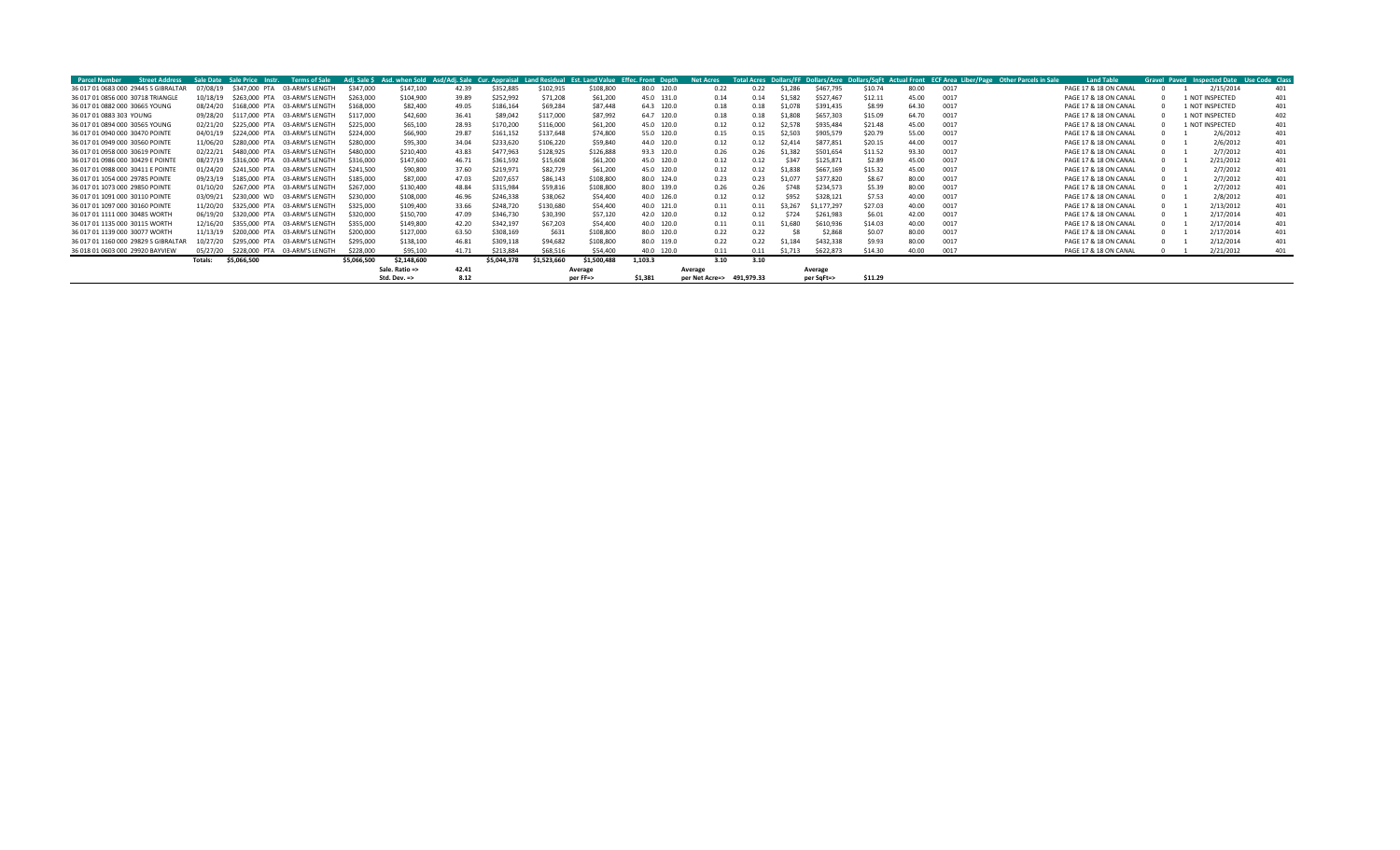|                                                                                       |                |             |                                                 |             |                |       |             |           |           | Parcel Number Street Address Sale Date Sale Price Instr. Terms of Sale Adi. Sale S Asd. when Sold Asd/Adi. Sale Cur. Appraisal Land Residual Est. Land Value Effec. Front Depth | <b>Net Acres</b>          |      |         |            |        |        |       | Total Acres Dollars/FF Dollars/Acre Dollars/SqFt Actual Front ECF Area Liber/Page Other Parcels in Sale | <b>Land Table</b> |  | <b>Gravel Paved Inspected Date Use Code Class</b> |     |
|---------------------------------------------------------------------------------------|----------------|-------------|-------------------------------------------------|-------------|----------------|-------|-------------|-----------|-----------|---------------------------------------------------------------------------------------------------------------------------------------------------------------------------------|---------------------------|------|---------|------------|--------|--------|-------|---------------------------------------------------------------------------------------------------------|-------------------|--|---------------------------------------------------|-----|
| 36 017 01 0711 301 14100 NAVARRE                                                      |                |             | 11/12/20 \$225.000 PTA 03-ARM'S LENGT \$225.000 |             | \$141,200      | 62.76 | \$231,826   | \$47,628  | \$54,454  | 75.6 120.0                                                                                                                                                                      | 0.21                      | 0.21 | \$630   | \$228.981  | \$5.26 | 75.63  | 00172 |                                                                                                         | PAGE 17 OFF WATER |  | 1/5/2016                                          | 401 |
| 36 017 01 0716 002 14154 NAVARRE  10/09/19  \$135,000 PTA  03-ARM'S LENGT  \$135,000  |                |             |                                                 |             | \$55,100       | 40.81 | \$132,964   | \$35,876  | \$33,840  | 47.0 120.0                                                                                                                                                                      | 0.13                      | 0.13 | S763    | \$278.109  | \$6.38 | 47.00  | 00172 |                                                                                                         | PAGE 17 OFF WATER |  | 2/18/2015                                         | 401 |
| 36 017 01 0718 002 14166 NAVARRE  10/28/20 \$196,000 PTA  03-ARM'S LENGT  \$196,000   |                |             |                                                 |             | \$78,300       | 39.95 | \$179,861   | \$64,379  | \$48,240  | 67.0 120.0                                                                                                                                                                      | 0.19                      | 0.19 | \$961   | \$347.995  | \$7.99 | 67.00  | 00172 |                                                                                                         | PAGE 17 OFF WATER |  | 2/18/2015                                         | 401 |
| 36 017 01 0726 002 14242 NAVARRE  09/15/20  \$198,000 PTA  03-ARM'S LENGT  \$198,000  |                |             |                                                 |             | \$78,200       | 39.49 | \$184,674   | \$51,126  | \$37,800  | 52.5 120.0                                                                                                                                                                      | 0.15                      | 0.15 | \$974   | \$352.593  | \$8.09 | 52.50  | 00172 |                                                                                                         | PAGE 17 OFF WATER |  | 2/18/2015                                         | 401 |
| 36 017 01 0729 002 14306 NAVARRE                                                      |                |             | 01/15/21 \$170.000 PTA 03-ARM'S LENGT \$170.000 |             | \$63,900       | 37.59 | \$149,462   | \$58,338  | \$37,800  | 52.5 120.0                                                                                                                                                                      | 0.15                      | 0.15 | \$1.111 | \$402.331  | \$9.24 | 52.50  | 00172 |                                                                                                         | PAGE 17 OFF WATER |  | 2/18/2015                                         | 401 |
| 36 017 01 0901 300 30622 YOUNG                                                        |                |             | 07/31/19 \$235,000 PTA 03-ARM'S LENGT \$235,000 |             | \$109,700      | 46.68 | \$255,996   | \$65,404  | \$86,400  | 120.0 140.5                                                                                                                                                                     | 0.39                      | 0.39 | \$545   | \$169,003  | \$3.88 | 120.00 | 00172 |                                                                                                         | PAGE 17 OFF WATER |  | 1/5/2016                                          | 401 |
| 36 017 01 1184 002 14139 NAVARRE                                                      |                |             | 11/15/19 \$169.900 PTA 03-ARM'S LENGT \$169.900 |             | \$61,300       | 36.08 | \$149,441   | \$56,459  | \$36,000  | 50.0 142.0                                                                                                                                                                      | 0.16                      | 0.16 | \$1.129 | \$346.374  | \$7.95 | 50.00  | 00172 |                                                                                                         | PAGE 17 OFF WATER |  | 2/16/2014                                         | 401 |
| 36 017 01 1226 002 14544 STOEFLET  05/06/19  \$137,000 PTA  03-ARM'S LENGT  \$137,000 |                |             |                                                 |             | \$67,200       | 49.05 | \$160,070   | \$8.610   | \$31,680  | 44.0 120.0                                                                                                                                                                      | 0.12                      | 0.12 | \$196   | \$71.157   | \$1.63 | 44.00  | 00172 |                                                                                                         | PAGE 17 OFF WATER |  | 2/14/2014                                         | 401 |
| 36 017 01 1244 002 14324 STOEFLET                                                     |                |             | 04/03/20 \$162.500 PTA 03-ARM'S LENGT \$162.500 |             | \$61,600       | 37.91 | \$140,689   | \$59,251  | \$37,440  | 52.0 120.0                                                                                                                                                                      | 0.14                      | 0.14 | \$1.139 | \$414,343  | \$9.51 | 52.00  | 00172 |                                                                                                         | PAGE 17 OFF WATER |  | 2/15/2014                                         | 401 |
| 36 017 01 1257 000 14144 STOEFLET  07/01/19  \$167,000 PTA  19-MULTI PARCE  \$167,000 |                |             |                                                 |             | \$81,600       | 48.86 | \$187,648   | \$38,392  | \$59,040  | 82.0 206.0                                                                                                                                                                      | 0.19                      | 0.11 | S468    | \$197.897  | \$4.54 | 82.00  | 00172 | 36 017 01 1256 000                                                                                      | PAGE 17 OFF WATER |  | 2/15/2014                                         | 401 |
|                                                                                       | <b>Totals:</b> | \$1,795,400 |                                                 | \$1,795,400 | \$798,100      |       | \$1.772.631 | \$485,463 | \$462,694 | 642.6                                                                                                                                                                           | 1.82                      | 1.74 |         |            |        |        |       |                                                                                                         |                   |  |                                                   |     |
|                                                                                       |                |             |                                                 |             | Sale. Ratio => | 44.45 |             |           | Average   |                                                                                                                                                                                 | Average                   |      |         | Average    |        |        |       |                                                                                                         |                   |  |                                                   |     |
|                                                                                       |                |             |                                                 |             | Std. Dev. =>   | 8.14  |             |           | per FF=>  | \$755                                                                                                                                                                           | per Net Acre=> 266,737.91 |      |         | per SqFt=> | \$6.12 |        |       |                                                                                                         |                   |  |                                                   |     |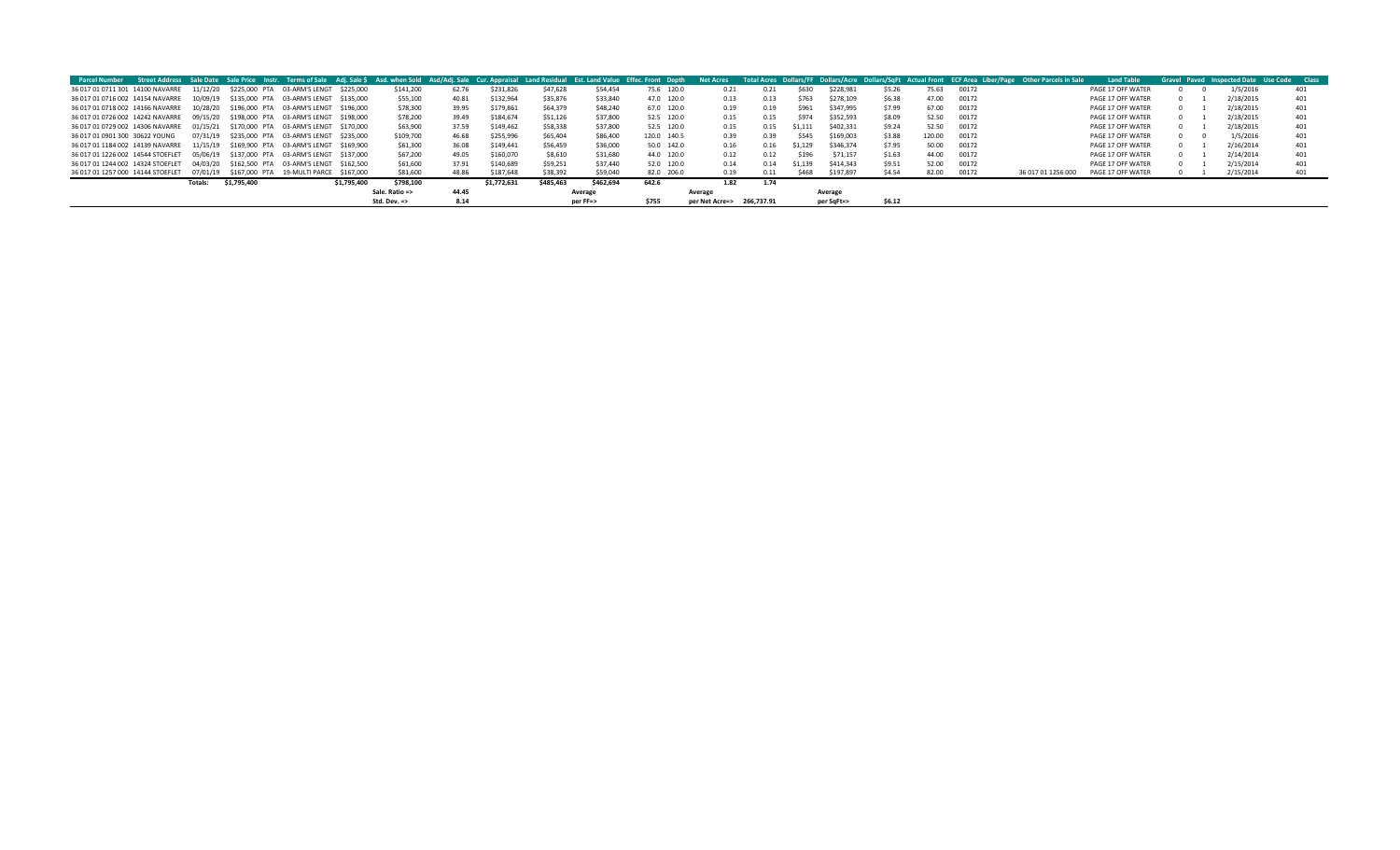| <b>Parcel Number</b><br><b>Street Address</b> |          | Sale Date Sale Price Instr | <b>Terms of Sale</b>                      | Adi. Sale S |                |        |             |             | Asd. when Sold Asd/Adi. Sale Cur. Appraisal Land Residual Est. Land Value Effec. Front Depth |             | <b>Net Acres</b>          |      |              |            |         |        | Total Acres Dollars/FF Dollars/Acre Dollars/SqFt Actual Front ECF Area Liber/Page | <b>Other Parcels in Sale</b>           | <b>Land Table</b>      |  | Gravel Paved Inspected Date Use Code Clas |     |
|-----------------------------------------------|----------|----------------------------|-------------------------------------------|-------------|----------------|--------|-------------|-------------|----------------------------------------------------------------------------------------------|-------------|---------------------------|------|--------------|------------|---------|--------|-----------------------------------------------------------------------------------|----------------------------------------|------------------------|--|-------------------------------------------|-----|
| 36 017 01 1286 002 14129 STOEFLET             | 02/09/21 |                            | \$170,000 PTA 03-ARM'S LENGTH             | \$170,000   | \$62,300       | 36.65  | \$144.515   | \$58,875    | \$33,390                                                                                     | 47.7 110.0  | 0.12                      | 0.12 | \$1,234      | \$490,625  | \$11.26 | 47.70  | 0018                                                                              |                                        | PAGE 17 & 18 OFF RIVER |  | 2/18/2015                                 | 401 |
| 36 017 01 1292 000 14203 STOEFLET             | 10/27/20 |                            | \$154,000 PTA 03-ARM'S LENGTH             | \$154,000   | \$67,400       | 43.77  | \$154,196   | \$48,804    | \$49,000                                                                                     | 70.0 120.0  | 0.19                      | 0.19 | <b>S697</b>  | \$252,870  | \$5.81  | 70.00  | 0018                                                                              |                                        | PAGE 17 & 18 OFF RIVER |  | 2/9/2015                                  | 401 |
| 36 017 01 1326 000 30057 YOUNG                | 04/23/20 |                            | \$167,000 PTA 03-ARM'S LENGTH             | \$167,000   | \$68,500       | 41.02  | \$159,324   | \$44,776    | \$37,100                                                                                     | 53.0 115.0  | 0.14                      | 0.14 | \$845        | \$319.829  | \$7.34  | 53.00  | 0018                                                                              |                                        | PAGE 17 & 18 OFF RIVER |  | 2/10/2015                                 | 401 |
| 36 017 01 1336 002 30584 S GIBRALTAR          | 10/31/19 |                            | \$150,000 PTA 03-ARM'S LENGTH             | \$150,000   | \$55,600       | 37.07  | \$139,706   | \$47,394    | \$37,100                                                                                     | 53.0 110.0  | 0.13                      | 0.13 | <b>\$894</b> | \$353,687  | \$8.12  | 53.00  | 0018                                                                              |                                        | PAGE 17 & 18 OFF RIVER |  | 2/9/2015                                  | 401 |
| 36 017 01 1341 000 30082 LISCH                | 03/12/20 | \$125,000 PTA              | 03-ARM'S LENGTH                           | \$125,000   | \$52,100       | 41.68  | \$131.289   | \$28.711    | \$35,000                                                                                     | 50.0 115.0  | 0.13                      | 0.13 | \$574        | \$217,508  | \$4.99  | 50.00  | 0018                                                                              |                                        | PAGE 17 & 18 OFF RIVER |  | 2/9/2015                                  | 401 |
| 36 017 01 1352 002 29956 LISCH                | 10/29/19 |                            | \$148,500 WD 03-ARM'S LENGTH              | \$148.500   | \$58,200       | 39.19  | \$148.457   | \$35.043    | \$35,000                                                                                     | 50.0 115.0  | 0.13                      | 0.13 | \$701        | \$265,477  | \$6.09  | 50.00  | 0018                                                                              |                                        | PAGE 17 & 18 OFF RIVER |  | 2/10/201                                  | 401 |
| 36 017 01 1484 000 30369 YOUNG                | 11/09/20 |                            | \$218,000 PTA 03-ARM'S LENGTH             | \$218,000   | \$74,800       | 34.31  | \$176,235   | \$77.675    | \$35,910                                                                                     | 51.3 115.0  | 0.14                      | 0.14 | \$1.514      | \$575,370  | \$13.21 | 51.30  | 0018                                                                              |                                        | PAGE 17 & 18 OFF RIVER |  | 1 NOT INSPECTED                           | 401 |
| 36 017 01 1489 000 30433 YOUNG                | 06/06/19 |                            | \$170,500 PTA 03-ARM'S LENGTH             | \$170,500   | \$83,300       | 48.86  | \$202.398   | \$39,992    | \$71,890                                                                                     | 102.7 115.0 | 0.27                      | 0.27 | \$389        | \$147.572  | \$3.39  | 102.70 | 0018                                                                              |                                        | PAGE 17 & 18 OFF RIVER |  | 2/10/2015                                 | 401 |
| 36 017 01 1496 300 LISCH                      | 06/21/19 |                            | \$40,000 PTA 03-ARM'S LENGTH              | \$40,000    | \$24,900       | 62.25  | \$49,700    | \$40,000    | \$49,700                                                                                     | 71.0 115.0  | 0.19                      | 0.19 | \$563        | \$213,904  | \$4.91  | 71.00  | 0018                                                                              |                                        | PAGE 17 & 18 OFF RIVER |  | 2/12/2015                                 | 402 |
| 36 017 01 1498 000 30456 LISCH                | 08/30/19 |                            | \$127,000 PTA 03-ARM'S LENGTH             | \$127,000   | \$52,800       | 41.57  | \$133,039   | \$26,161    | \$32,200                                                                                     | 46.0 115.0  | 0.12                      | 0.12 | \$569        | \$216,207  | \$4.96  | 46.00  | 0018                                                                              |                                        | PAGE 17 & 18 OFF RIVER |  | 2/12/2015                                 | 401 |
| 36 017 01 1533 002 30411 LISCH                | 08/13/19 | \$130,000 PTA              | 03-ARM'S LENGTH                           | \$130,000   | \$56,500       | 43.46  | \$149,544   | \$12,446    | \$31,990                                                                                     | 45.7 115.0  | 0.12                      | 0.12 | \$272        | \$102,860  | \$2.36  | 45.70  | 0018                                                                              |                                        | PAGE 17 & 18 OFF RIVER |  | 2/12/2015                                 | 401 |
| 36 017 01 1536 002 30439 LISCH                | 04/02/20 |                            | \$153,500 PTA 03-ARM'S LENGTH             | \$153,500   | \$63,600       | 41.43  | \$149,051   | \$36,439    | \$31,990                                                                                     | 45.7 115.0  | 0.12                      | 0.12 | \$797        | \$301,149  | \$6.91  | 45.70  | 0018                                                                              |                                        | PAGE 17 & 18 OFF RIVER |  | 2/12/2015                                 | 401 |
| 36 018 01 0147 000 30031 BAYVIEW              | 02/27/20 |                            | \$137,000 WD 03-ARM'S LENGTH              | \$137,000   | \$48,200       | 35.18  | \$121,910   | \$43,090    | \$28,000                                                                                     | 40.0 120.0  | 0.11                      | 0.11 |              | \$391,727  | \$8.99  | 40.00  | 0018                                                                              |                                        | PAGE 17 & 18 OFF RIVER |  | 2/13/2012                                 | 401 |
| 36 018 01 0147 000 30031 BAYVIEW              | 04/12/19 |                            | \$137,000 PTA 03-ARM'S LENGTH             | \$137,000   | \$48,200       | 35.18  | \$121,910   | \$43,090    | \$28,000                                                                                     | 40.0 120.0  | 0.11                      | 0.11 | \$1,077      | \$391,727  | \$8.99  | 40.00  | 0018                                                                              |                                        | PAGE 17 & 18 OFF RIVER |  | 2/13/2012                                 | 401 |
| 36 018 01 0162 000 30461 BAYVIEW              | 12/04/20 | \$179,999 PTA              | 03-ARM'S LENGTH                           | \$179,999   | \$74,100       | 41.17  | \$174,525   | \$37,674    | \$32,200                                                                                     | 46.0 120.0  | 0.13                      | 0.13 | \$819        | \$296,646  | \$6.81  | 46.00  | 0018                                                                              |                                        | PAGE 17 & 18 OFF RIVER |  | 2/13/2012                                 | 401 |
| 36 018 01 0188 000 30773 BAYVIEW              | 08/30/19 | \$186,000 PTA              | 03-ARM'S LENGTH                           | \$186,000   | \$78,100       | 41.99  | \$190,323   | \$60,777    | \$65,100                                                                                     | 93.0 125.0  | 0.27                      | 0.27 | \$654        | \$227.629  | \$5.23  | 93.00  | 0018                                                                              |                                        | PAGE 17 & 18 OFF RIVER |  | 2/13/2012                                 | 401 |
| 36 018 01 0196 000 31047 BAYVIEW              | 06/28/19 |                            | \$190,000 PTA 03-ARM'S LENGTH             | \$190,000   | \$71,500       | 37.63  | \$166,168   | \$71,222    | \$47,390                                                                                     | 67.7 239.0  | 0.37                      | 0.37 | \$1.052      | \$191,973  | \$4.41  | 67.70  | 0018                                                                              |                                        | PAGE 17 & 18 OFF RIVER |  | 2/13/2012                                 | 401 |
| 36 018 01 0217 000 30988 ADAMS                | 12/23/19 |                            | \$107,500 PTA 03-ARM'S LENGTH             | \$107,500   | \$50,200       | 46.70  | \$127,400   | \$15,100    | \$35,000                                                                                     | 50.0 120.0  | 0.14                      | 0.14 | \$302        | \$109.420  | \$2.51  | 50.00  | 0018                                                                              |                                        | PAGE 17 & 18 OFF RIVER |  | 2/13/2012                                 | 401 |
| 36 018 01 0241 000 30802 ADAMS                | 05/20/19 |                            | \$135,000 PTA 03-ARM'S LENGTH             | \$135,000   | \$49,400       | 36.59  | \$127,058   | \$38,742    | \$30,800                                                                                     | 44.0 120.0  | 0.12                      | 0.12 | <b>\$881</b> | \$320,182  | \$7.35  | 44.00  | 0018                                                                              |                                        | PAGE 17 & 18 OFF RIVER |  | 2/21/2012                                 | 401 |
| 36 018 01 0243 000 30772 ADAMS                | 12/22/20 |                            | \$137,000 PTA 03-ARM'S LENGTH             | \$137,000   | \$52,300       | 38.18  | \$119,988   | \$52,012    | \$35,000                                                                                     | 50.0 120.0  | 0.14                      | 0.14 | \$1.040      | \$376.899  | \$8.65  | 50.00  | 0018                                                                              |                                        | PAGE 17 & 18 OFF RIVER |  | 2/13/2012                                 | 401 |
| 36 018 01 0248 000 13249 LESLIE               | 08/21/20 | \$120,000 PTA              | 03-ARM'S LENGTH                           | \$120,000   | \$47,400       | 39.50  | \$111,593   | \$36,407    | \$28,000                                                                                     | 40.0 115.0  | 0.11                      | 0.11 | \$910        | \$343,462  | \$7.88  | 40.00  | 0018                                                                              |                                        | PAGE 17 & 18 OFF RIVER |  | 2/14/201                                  | 401 |
| 36 018 01 0253 000 LESLIE                     | 09/18/19 |                            | \$10,000 PTA 03-ARM'S LENGTH              | \$10,000    | \$15,900       | 159.00 | \$31,710    | \$10,000    | \$31,710                                                                                     | 45.3 115.0  | 0.12                      | 0.12 | \$221        | \$83,333   | \$1.91  | 45.30  | 0018                                                                              |                                        | PAGE 17 & 18 OFF RIVER |  | 1 NOT INSPECTED                           | 402 |
| 36 018 01 0280 000 13246 IVY                  | 12/18/19 |                            | \$132,000 PTA 03-ARM'S LENGTH             | \$132,000   | \$46,800       | 35.45  | \$120,310   | \$39,690    | \$28,000                                                                                     | 40.0 115.0  | 0.11                      | 0.11 | \$992        | \$374,434  | \$8.60  | 40.00  | 0018                                                                              |                                        | PAGE 17 & 18 OFF RIVER |  | 2/14/2014                                 | 401 |
| 36 018 01 0292 002 13345 ADDISON              | 12/09/19 | \$160,000 WD               | 03-ARM'S LENGTH                           | \$160,000   | \$75,300       | 47.06  | \$188,081   | \$27,919    | \$56,000                                                                                     | 80.0 115.0  | 0.21                      | 0.21 | \$349        | \$132,318  | \$3.04  | 80.00  | 0018                                                                              |                                        | PAGE 17 & 18 OFF RIVER |  | 2/10/2014                                 | 401 |
| 36 018 01 0369 000 13436 GERALD               | 07/18/19 |                            | \$122,000 PTA 03-ARM'S LENGTH             | \$122,000   | \$45,000       | 36.89  | \$117,373   | \$32,627    | \$28,000                                                                                     | 40.0 115.0  | 0.11                      | 0.11 | <b>S816</b>  | \$307,802  | \$7.07  | 40.00  | 0018                                                                              |                                        | PAGE 17 & 18 OFF RIVER |  | 2/15/2014                                 | 401 |
| 36 018 01 0405 000 13637 WRIGH                | 08/10/20 | \$115,000 PTA              | 03-ARM'S LENGTH                           | \$115,000   | \$46,800       | 40.70  | \$110,990   | \$32,010    | \$28,000                                                                                     | 40.0 115.0  | 0.11                      | 0.11 | \$800        | \$301.981  | \$6.93  | 40.00  | 0018                                                                              |                                        | PAGE 17 & 18 OFF RIVER |  | 2/10/2014                                 | 401 |
| 36 018 01 0439 000 13401 ROSE                 | 02/17/20 |                            | \$89,000 WD 03-ARM'S LENGTH               | \$89,000    | \$44,300       | 49.78  | \$110.235   | \$10,265    | \$31,500                                                                                     | 45.0 115.0  | 0.12                      | 0.12 | \$228        | \$86,261   | \$1.98  | 45.00  | 0018                                                                              |                                        | PAGE 17 & 18 OFF RIVER |  | 2/10/2014                                 | 401 |
| 36 018 01 0447 000 13593 ROSE                 | 01/31/20 |                            | \$160,000 PTA 03-ARM'S LENGTH             | \$160,000   | \$73,900       | 46.19  | \$181,315   | \$34,685    | \$56,000                                                                                     | 80.0 115.0  | 0.21                      | 0.21 | \$434        | \$164.384  | \$3.77  | 80.00  | 0018                                                                              |                                        | PAGE 17 & 18 OFF RIVER |  | 2/17/2014                                 | 401 |
| 36 018 01 0447 000 13593 ROSI                 | 06/28/19 |                            | \$163,000 WD 03-ARM'S LENGTH              | \$163,000   | \$73,900       | 45.34  | \$181.315   | \$37.685    | \$56,000                                                                                     | 80.0 115.0  | 0.21                      | 0.21 | <b>\$471</b> | \$178,602  | \$4.10  | 80.00  | 0018                                                                              |                                        | PAGE 17 & 18 OFF RIVER |  | 2/17/2014                                 | 401 |
| 36 018 01 0451 000 13629 ROSE                 | 10/27/20 |                            | \$138,000 WD 03-ARM'S LENGTH              | \$138,000   | \$47,000       | 34.06  | \$108,831   | \$57,169    | \$28,000                                                                                     | 40.0 115.0  | 0.11                      | 0.11 | \$1,429      | \$539,330  | \$12.38 | 40.00  | 0018                                                                              |                                        | PAGE 17 & 18 OFF RIVER |  | 2/15/2014                                 | 401 |
| 36 018 01 0457 000 13652 ROSE                 | 11/01/19 | \$140,000 PTA              | 03-ARM'S LENGTH                           | \$140,000   | \$66,400       | 47.43  | \$160,392   | \$35,608    | \$56,000                                                                                     | 80.0 150.0  | 0.28                      | 0.28 | <b>\$445</b> | \$129.484  | \$2.97  | 80.00  | 0018                                                                              |                                        | PAGE 17 & 18 OFF RIVER |  | 2/16/2014                                 | 401 |
| 36 018 01 0503 000 13641 STOEFLET             | 07/19/19 | \$169,000 PTA              | 03-ARM'S LENGTH                           | \$169.000   | \$48,900       | 28.93  | \$127,329   | \$69,671    | \$28,000                                                                                     | 40.0 150.0  | 0.14                      | 0.14 | \$1.742      | \$504.862  | \$11.59 | 40.00  | 0018                                                                              |                                        | PAGE 17 & 18 OFF RIVER |  | 2/13/2014                                 | 401 |
| 36 018 01 0504 000 13653 STOEFLET             | 09/20/19 |                            | \$207,000 PTA 03-ARM'S LENGTH             | \$207,000   | \$68,100       | 32.90  | \$178,004   | \$67,496    | \$38,500                                                                                     | 55.0 150.0  | 0.19                      | 0.19 | \$1,227      | \$357,122  | \$8.20  | 55.00  | 0018                                                                              |                                        | PAGE 17 & 18 OFF RIVER |  | 2/13/2014                                 | 401 |
| 36 018 01 0524 000 MUNRO                      | 08/28/19 |                            | \$33.500 PTA 19-MULTI PARCEL ARM'S LENGTI | \$33,500    | \$45,500       | 135.82 | \$91,000    | \$33,500    | \$91,000                                                                                     | 130.0 327.0 | 0.33                      | 0.13 | \$258        | \$103,07   | \$2.37  | 130.00 | 0018                                                                              | 36 018 01 0525 000, 36 018 01 0526 000 | PAGE 17 & 18 OFF RIVER |  | 2/15/2014                                 | 402 |
| 36 018 01 0543 000 29950 ADAMS                | 08/28/20 |                            | \$185,000 PTA 03-ARM'S LENGTH             | \$185,000   | \$83,700       | 45.24  | \$192,061   | \$48,939    | \$56,000                                                                                     | 80.0 109.0  | 0.20                      | 0.20 | \$612        | \$244,695  | \$5.62  | 80.00  | 0018                                                                              |                                        | PAGE 17 & 18 OFF RIVER |  | 2/15/2014                                 | 401 |
| 36 018 01 0545 000 29938 ADAMS                | 07/19/19 | \$85,000 PTA               | 03-ARM'S LENGTH                           | \$85,000    | \$39,000       | 45.88  | \$99,391    | \$20,609    | \$35,000                                                                                     | 50.0 109.0  | 0.13                      | 0.13 | \$412        | \$164,87   | \$3.78  | 50.00  | 0018                                                                              |                                        | PAGE 17 & 18 OFF RIVER |  | 2/15/2014                                 | 401 |
| 36 018 01 0560 300 13455 GRANDVIEW            | 08/12/19 |                            | \$165,000 WD 03-ARM'S LENGTH              | \$165,000   | \$67,400       | 40.85  | \$165,339   | \$55,661    | \$56,000                                                                                     | 80.0 110.0  | 0.20                      | 0.20 | \$696        | \$275,550  | \$6.33  | 80.00  | 0018                                                                              |                                        | PAGE 17 & 18 OFF RIVER |  | 2/12/2015                                 | 401 |
|                                               | Totals:  | \$5,156,499                |                                           | \$5.156.499 | \$2,127,300    |        | \$5,162,005 | \$1,507,964 | \$1,513,470                                                                                  | 2,162.1     | 6.05                      | 5.85 |              |            |         |        |                                                                                   |                                        |                        |  |                                           |     |
|                                               |          |                            |                                           |             | Sale. Ratio => | 41.25  |             |             | Average<br>per FF=>                                                                          | \$697       | Average                   |      |              | Average    |         |        |                                                                                   |                                        |                        |  |                                           |     |
|                                               |          |                            |                                           |             | Std. Dev. =>   | 25.24  |             |             |                                                                                              |             | per Net Acre=> 249.456.41 |      |              | per SaFt=> | \$5.73  |        |                                                                                   |                                        |                        |  |                                           |     |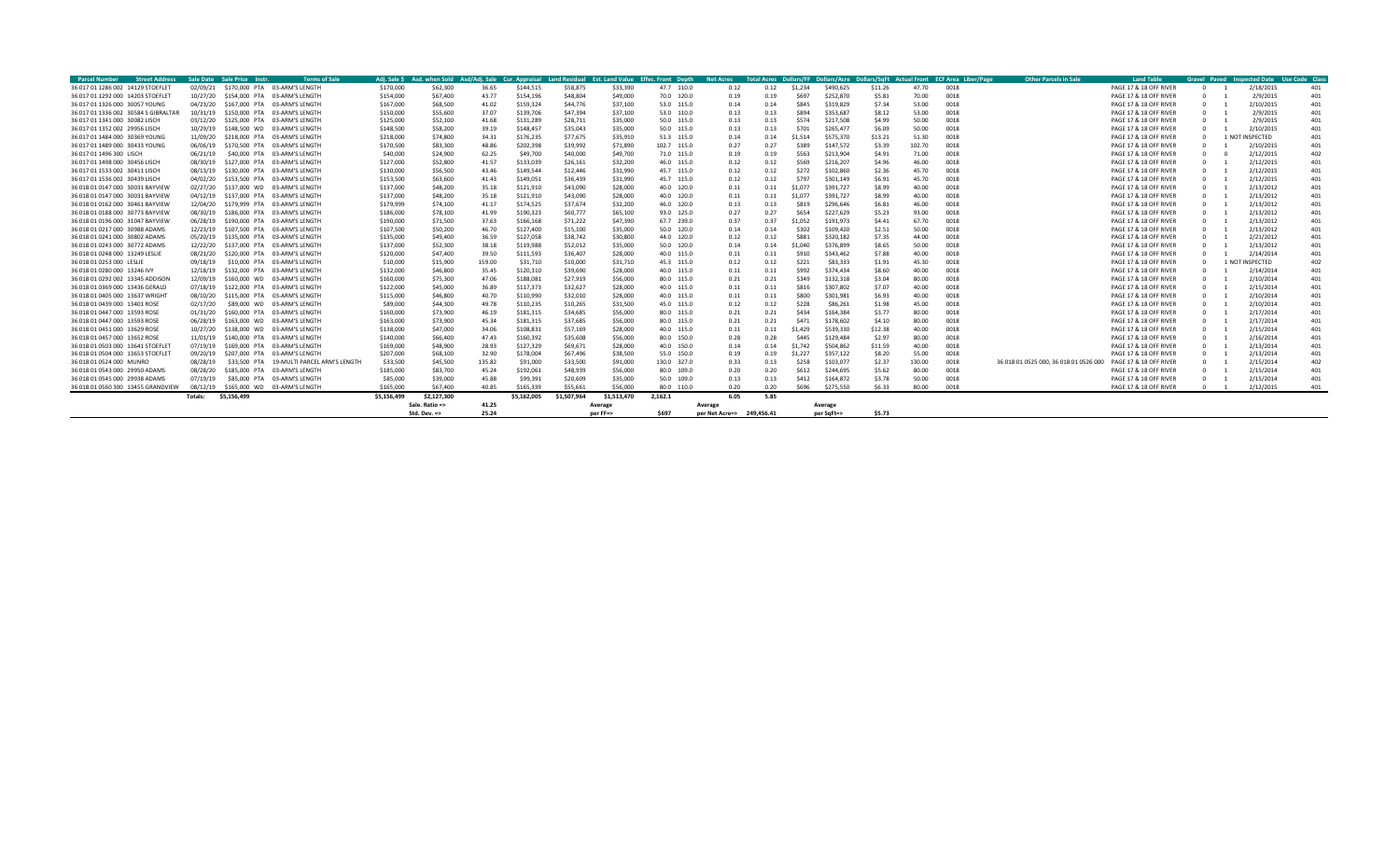| Parcel Number                    |          |             |                                        |             |                |       |             |             |             | Street Address Sale Date Sale Price Instr. Terms of Sale Adi. Sale S Asd. when Sold Asd/Adi. Sale Cur. Appraisal Land Residual Est. Land Value Effec. Front Depth | <b>Net Acres</b>          |      |         |             |         |        |       | Total Acres Dollars/FF Dollars/Acre Dollars/SqFt Actual Front ECF Area Liber/Page Other Parcels in Sale | <b>Land Table</b>     |              | Gravel Paved Inspected Date Use Code | <b>Class</b> |
|----------------------------------|----------|-------------|----------------------------------------|-------------|----------------|-------|-------------|-------------|-------------|-------------------------------------------------------------------------------------------------------------------------------------------------------------------|---------------------------|------|---------|-------------|---------|--------|-------|---------------------------------------------------------------------------------------------------------|-----------------------|--------------|--------------------------------------|--------------|
| 36 011 01 0193 000 29291 LOWELL  | 08/07/19 |             | \$250,000 WD 03-ARM'S LENGT \$250,000  |             | \$146,800      | 58.72 | \$275,770   | \$159,230   | \$185,000   | 100.0 70.0                                                                                                                                                        | 0.16                      | 0.16 | \$1,592 | \$989,006   | \$22.70 | 100.00 | 00112 |                                                                                                         | PAGE 11 & 18 ON RIVER |              | 2/8/2012                             | 401          |
| 36 011 01 0194 002 29261 LOWELL  | 04/26/19 |             | \$280,000 PTA 03-ARM'S LENG1 \$280,000 |             | \$147,000      | 52.50 | \$331,391   | \$59,609    | \$111,000   | 60.0 60.0                                                                                                                                                         | 0.08                      | 0.08 | \$993   | \$718.181   | \$16.49 | 60.00  | 00112 |                                                                                                         | PAGE 11 & 18 ON RIVER | <sup>n</sup> | 2/20/2012                            | 401          |
| 36 011 01 0195 305 29251 LOWELL  | 06/29/20 |             | \$585,000 PTA 03-ARM'S LENG1 \$585,000 |             | \$210,000      | 35.90 | \$448,522   | \$247,478   | \$111,000   | 60.0 70.0                                                                                                                                                         | 0.10                      | 0.10 | \$4,125 | \$2,577,896 | \$59.18 | 60.00  | 00112 |                                                                                                         | PAGE 11 & 18 ON RIVER | n.           | 2/8/2012                             | 401          |
| 36 011 02 0175 000 29448 LOWELL  | 09/03/20 |             | \$490,000 PTA 19-MULTI PARCI \$490,000 |             | \$192,500      | 39.29 | \$346,716   | \$371,284   | \$228,000   | 160.0 120.0                                                                                                                                                       | 0.22                      | 0.20 | \$2.321 | \$1,687,655 | \$38.74 | 160.00 | 0011  | 36 011 02 0201 000                                                                                      | PAGE 11 & 18 ON RIVER |              | 9/24/2009                            | 401          |
| 36 011 02 0177 000 29460 LOWELL  | 08/27/19 |             | \$385,000 PTA 19-MULTI PARCE \$385,000 |             | \$155,100      | 40.29 | \$349,219   | \$187,686   | \$151,905   | 106.6 120.0                                                                                                                                                       | 0.15                      | 0.14 | \$1,761 | \$1,276,776 | \$29.31 | 106.60 | 0011  | 36 011 02 0200 002                                                                                      | PAGE 11 & 18 ON RIVER |              | 9/29/2009                            | 401          |
| 36 011 02 0178 002 29468 LOWELL  | 05/22/19 |             | \$341,000 PTA 19-MULTI PARCI \$341,000 |             | \$168,400      | 49.38 | \$381,287   | \$111,618   | \$151,905   | 106.6 120.0                                                                                                                                                       | 0.15                      | 0.14 | \$1.047 | \$759.306   | \$17.43 | 106.60 | 0011  | 36 011 02 0199 002                                                                                      | PAGE 11 & 18 ON RIVER |              | 9/24/2009                            | 401          |
| 36 018 01 0009 002 30091 ADAMS   | 05/22/20 |             | \$400,000 PTA 03-ARM'S LENGT \$400,000 |             | \$102,900      | 25.73 | \$217,205   | \$252,725   | \$69,930    | 37.8 182.0                                                                                                                                                        | 0.16                      | 0.16 | \$6,686 | \$1,599,525 | \$36.72 | 37.80  | 00112 |                                                                                                         | PAGE 11 & 18 ON RIVER | 0            | 2/13/2012                            | 401          |
| 36 018 01 0045 300 30709 ADAMS   | 05/31/19 |             | \$132,500 PTA 03-ARM'S LENG1 \$132,500 |             | \$101,700      | 76.75 | \$207,070   | \$17,930    | \$92,500    | 50.0 140.0                                                                                                                                                        | 0.16                      | 0.16 | \$359   | \$111,366   | \$2.56  | 50.00  | 00112 |                                                                                                         | PAGE 11 & 18 ON RIVER |              | 2/21/2012                            | 401          |
| 36 018 01 0047 000 30751 ADAMS   | 12/27/19 |             | \$285,000 PTA 03-ARM'S LENGT \$285,000 |             | \$131,400      | 46.11 | \$295,276   | \$83,149    | \$93,425    | 50.5 150.0                                                                                                                                                        | 0.17                      | 0.17 | \$1,647 | \$477,868   | \$10.97 | 50.50  | 00112 |                                                                                                         | PAGE 11 & 18 ON RIVER | n.           | 2/21/2012                            | 401          |
| 36 018 01 0063 000 31035 ADAMS   | 08/21/19 |             | \$195,000 PTA 03-ARM'S LENG1 \$195,000 |             | \$88,500       | 45.38 | \$193,993   | \$93,507    | \$92,500    | 50.0 133.0                                                                                                                                                        | 0.15                      | 0.15 | \$1,870 | \$611.157   | \$14.03 | 50.00  | 00112 |                                                                                                         | PAGE 11 & 18 ON RIVER |              | 2/14/2012                            | 401          |
| 36 018 01 0073 000 31130 BAYVIEW | 04/24/20 |             | \$374,900 PTA 03-ARM'S LENGT \$374,900 |             | \$149,800      | 39.96 | \$316,569   | \$150,831   | \$92,500    | 50.0 197.0                                                                                                                                                        | 0.23                      | 0.23 | \$3,01  | \$667,394   | \$15.32 | 50.00  | 00112 |                                                                                                         | PAGE 11 & 18 ON RIVER | n.           | 2/14/2012                            | 401          |
| 36 018 01 0140 301 30032 BAYVIEW | 10/25/19 |             | \$238,000 PTA 03-ARM'S LENG1 \$238,000 |             | \$154,000      | 64.71 | \$339,019   | \$46,981    | \$148,000   | 80.0 125.0                                                                                                                                                        | 0.23                      | 0.23 | \$587   | \$204,265   | \$4.69  | 80.00  | 00112 |                                                                                                         | PAGE 11 & 18 ON RIVER | 0            | 5/21/2014                            | 401          |
| 36 019 01 0006 000 30349 ISLAND  | 07/12/19 |             | \$165,000 PTA 19-MULTI PARCE \$165,000 |             | \$131,800      | 79.88 | \$277,075   | \$77,925    | \$190,000   | 100.0 181.0                                                                                                                                                       | 0.21                      | 0.10 | \$779   | \$374,639   | \$8.60  | 100.00 | 0019  | 36 019 01 0094 000                                                                                      | HORSE ISLAND          | 0            | 2/16/2012                            | 401          |
| 36 019 01 0018 000 30579 ISLAND  | 11/08/19 |             | \$230,000 PTA 03-ARM'S LENG1 \$230,000 |             | \$102,800      | 44.70 | \$221,749   | \$100,751   | \$92,500    | 50.0 102.0                                                                                                                                                        | 0.12                      | 0.12 | \$2,015 | \$861,120   | \$19.77 | 50.00  | 0019  |                                                                                                         | HORSE ISLAND          | 0            | 2/16/2012                            | 401          |
| 36 019 01 0051 003 31140 ISLAND  | 07/25/19 |             | \$425,000 PTA 03-ARM'S LENGT \$425,000 |             | \$179,900      | 42.33 | \$388,183   | \$205,167   | \$168,350   | 91.0 96.0                                                                                                                                                         | 0.20                      | 0.20 | \$2,255 | \$1,020,731 | \$23.43 | 91.00  | 0019  |                                                                                                         | HORSE ISLAND          | 0            | 2/21/2012                            | 401          |
| 36 019 01 0052 002 31122 ISLAND  | 10/23/19 |             | \$387,500 PTA 03-ARM'S LENG1 \$387,500 |             | \$168,600      | 43.51 | \$379,657   | \$104,043   | \$96,200    | 52.0 125.0                                                                                                                                                        | 0.15                      | 0.15 | \$2,001 | \$698,275   | \$16.03 | 52.00  | 0019  |                                                                                                         | HORSE ISLAND          | 0            | 2/20/2012                            | 401          |
| 36 019 01 0052 002 31122 ISLAND  | 09/30/19 |             | \$387,500 WD 03-ARM'S LENG1 \$387,500  |             | \$168,600      | 43.51 | \$379,657   | \$104,043   | \$96,200    | 52.0 125.0                                                                                                                                                        | 0.15                      | 0.15 | \$2,001 | \$698,275   | \$16.03 | 52.00  | 0019  |                                                                                                         | HORSE ISLAND          | n.           | 2/20/2012                            | 401          |
| 36 019 01 0053 003 31110 ISLAND  | 07/30/20 |             | \$180,000 OTH 03-ARM'S LENG1 \$180,000 |             | \$105,700      | 58.72 | \$226,959   | \$36,291    | \$83,250    | 45.0<br>99.0                                                                                                                                                      | 0.10                      | 0.10 | \$806   | \$355,794   | \$8.17  | 45.00  | 0019  |                                                                                                         | HORSE ISLAND          | n.           | 2/20/2012                            | 401          |
| 36 019 01 0053 003 31110 ISLAND  | 03/08/21 |             | \$205,000 PTA 03-ARM'S LENG1 \$205,000 |             | \$105,700      | 51.56 | \$226,959   | \$61,291    | \$83,250    | 45.0<br>99.0                                                                                                                                                      | 0.10                      | 0.10 | \$1,362 | \$600,892   | \$13.79 | 45.00  | 0019  |                                                                                                         | HORSE ISLAND          | n.           | 2/20/2012                            | 401          |
| 36 019 01 0076 000 30666 ISLAND  | 07/08/20 |             | \$293,000 PTA 03-ARM'S LENG1 \$293,000 |             | \$122,700      | 41.88 | \$269,828   | \$118,077   | \$94,905    | 51.3 97.0                                                                                                                                                         | 0.11                      | 0.11 | \$2,302 | \$1,035,763 | \$23.78 | 51.30  | 0019  |                                                                                                         | <b>HORSE ISLAND</b>   | n.           | 2/20/2012                            | 401          |
| 36 019 01 0078 000 30630 ISLAND  | 02/24/20 |             | \$295,000 PTA 03-ARM'S LENG1 \$295,000 |             | \$128,200      | 43.46 | \$286,410   | \$101,090   | \$92,500    | 50.0 96.0                                                                                                                                                         | 0.11                      | 0.11 | \$2,022 | \$919,000   | \$21.10 | 50.00  | 0019  |                                                                                                         | <b>HORSE ISLAND</b>   | $\Omega$     | 12/27/2011                           | 401          |
|                                  | Totals:  | \$6,524,400 |                                        | \$6.524.400 | \$2,962,100    |       | \$6,358,514 | \$2,690,706 | \$2.524.820 | 1.447.8                                                                                                                                                           | 3.21                      | 3.06 |         |             |         |        |       |                                                                                                         |                       |              |                                      |              |
|                                  |          |             |                                        |             | Sale. Ratio => | 45.40 |             |             | Average     |                                                                                                                                                                   | Average                   |      |         | Average     |         |        |       |                                                                                                         |                       |              |                                      |              |
|                                  |          |             |                                        |             | Std. Dev. =>   | 12.98 |             |             | per FF=>    | \$1,858                                                                                                                                                           | per Net Acre=> 838.748.75 |      |         | per SqFt=>  | \$19.26 |        |       |                                                                                                         |                       |              |                                      |              |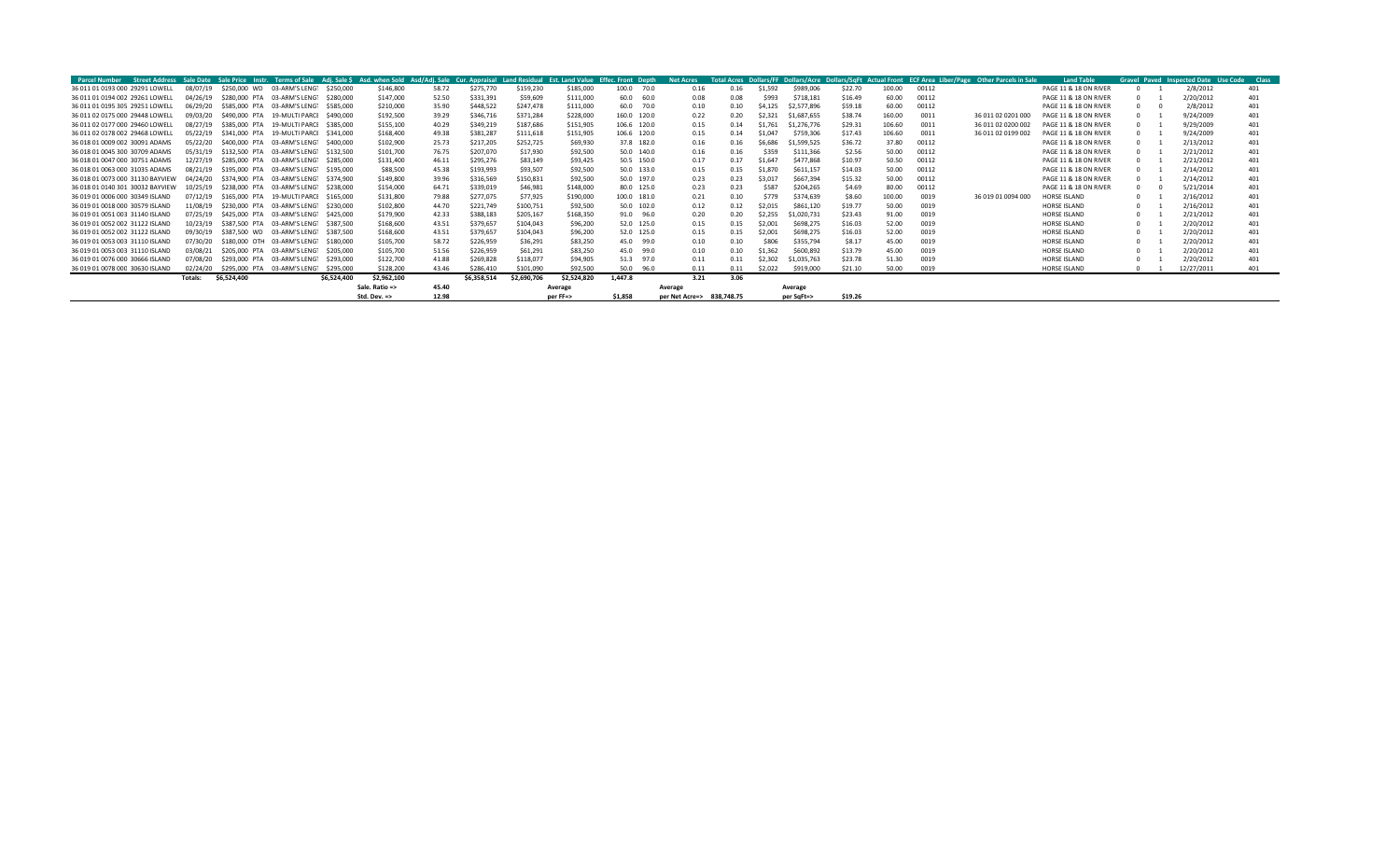| <b>Parcel Number</b>                     | <b>Street Address</b>                                                                        |         |                                                 |             |                |       |             |           |           |             |                           |      |         |            |        |       | Sale Date Sale Price Instr. Terms of Sale Adj. Sale \$ Asd. when Sold Asd/Adj. Sale Cur. Appraisal Land Residual Est. Land Value Effec. Front Depth Net Acres Total Acres Dollars/FF Dollars/Acre Dollars/SqFt Actual Front ECF | <b>Land Table</b>         |  | Gravel Paved Inspected Date Use Code | <b>Class</b> |
|------------------------------------------|----------------------------------------------------------------------------------------------|---------|-------------------------------------------------|-------------|----------------|-------|-------------|-----------|-----------|-------------|---------------------------|------|---------|------------|--------|-------|---------------------------------------------------------------------------------------------------------------------------------------------------------------------------------------------------------------------------------|---------------------------|--|--------------------------------------|--------------|
|                                          | 36 009 01 0033 000 28735 SUGAR ISLAND COURT                                                  |         | 01/14/21 \$300,000 PTA 03-ARM'S LENGT \$300,000 |             | \$122,100      | 40.70 | \$278,113   | \$57,309  | \$35,422  | 65.6 140.5  | 0.23                      | 0.23 | \$874   | \$253.58   | \$5.82 | 70.00 | 009.1                                                                                                                                                                                                                           | <b>ISLAND ESTATES SUB</b> |  | 9/25/2009                            |              |
|                                          | 36 009 01 0048 000 28985 SUGAR ISLAND COURT                                                  |         | 08/13/20 \$287,000 PTA 03-ARM'S LENGT \$287,000 |             | \$114,300      | 39.83 | \$260,205   | \$64,595  | \$37,800  | 70.0 160.0  | 0.26                      | 0.26 | \$923   | \$251,342  | S5.77  | 70.00 | 009.1                                                                                                                                                                                                                           | <b>ISLAND ESTATES SUB</b> |  | 9/28/2009                            | 401          |
|                                          | 36 009 02 0053 000 13987 CELERON ISLAND LANE                                                 |         | 08/31/20 \$320,000 PTA 03-ARM'S LENGT \$320,000 |             | \$125,900      | 39.34 | \$285,028   | \$75,472  | \$40,500  | 75.0 160.0  | 0.28                      | 0.28 | \$1,006 | \$274,444  | \$6.30 | 75.00 | 009.1                                                                                                                                                                                                                           | <b>ISLAND ESTATES SUB</b> |  | 9/28/2009                            | 401          |
|                                          | 36 009 02 0054 000 13981 CELERON ISLAND LANE                                                 |         | 04/30/19 \$247.000 PTA 03-ARM'S LENG1 \$247.000 |             | \$118,300      | 47.89 | \$259.318   | \$28,182  | \$40,500  | 75.0 160.0  | 0.28                      | 0.28 | 5376    | \$102,480  | \$2.35 | 75.00 | 009.1                                                                                                                                                                                                                           | <b>ISLAND ESTATES SUB</b> |  | 9/28/2009                            | 401          |
|                                          | 36 009 02 0084 000 14052 HUMBUG ISLAND COURT 10/02/20 \$315,000 PTA 03-ARM'S LENGT \$315,000 |         |                                                 |             | \$155,600      | 49.40 | \$354,639   | \$17,523  | \$57,162  | 105.9 170.3 | 0.50                      | 0.50 | \$166   | \$35,329   | \$0.81 | 53.92 | 009.1                                                                                                                                                                                                                           | <b>ISLAND ESTATES SUB</b> |  | 9/29/2009                            | 401          |
| 36 009 02 0100 000 28989 E.W.HEDKE COURT |                                                                                              |         | 04/19/19 \$292.500 PTA 03-ARM'S LENG1 \$292.500 |             | \$148,400      | 50.74 | \$323,442   | \$24,418  | \$55,360  | 102.5 189.5 | 0.50                      | 0.50 | \$238   | \$48,836   | \$1.12 | 52.60 | 009.1                                                                                                                                                                                                                           | <b>ISLAND ESTATES SUB</b> |  | 9/29/2009                            |              |
|                                          |                                                                                              | Totals: | \$1,761,500                                     | \$1,761,500 | \$784,600      |       | \$1,760,745 | \$267,499 | \$266,744 | 494.0       | 2.03                      | 2.03 |         |            |        |       |                                                                                                                                                                                                                                 |                           |  |                                      |              |
|                                          |                                                                                              |         |                                                 |             | Sale. Ratio => | 44.54 |             |           | Average   |             | Average                   |      |         | Average    |        |       |                                                                                                                                                                                                                                 |                           |  |                                      |              |
|                                          |                                                                                              |         |                                                 |             | Std. Dev. =>   |       |             |           | per FF=>  | \$542       | per Net Acre=> 131,837.85 |      |         | per SqFt=> | \$3.03 |       |                                                                                                                                                                                                                                 |                           |  |                                      |              |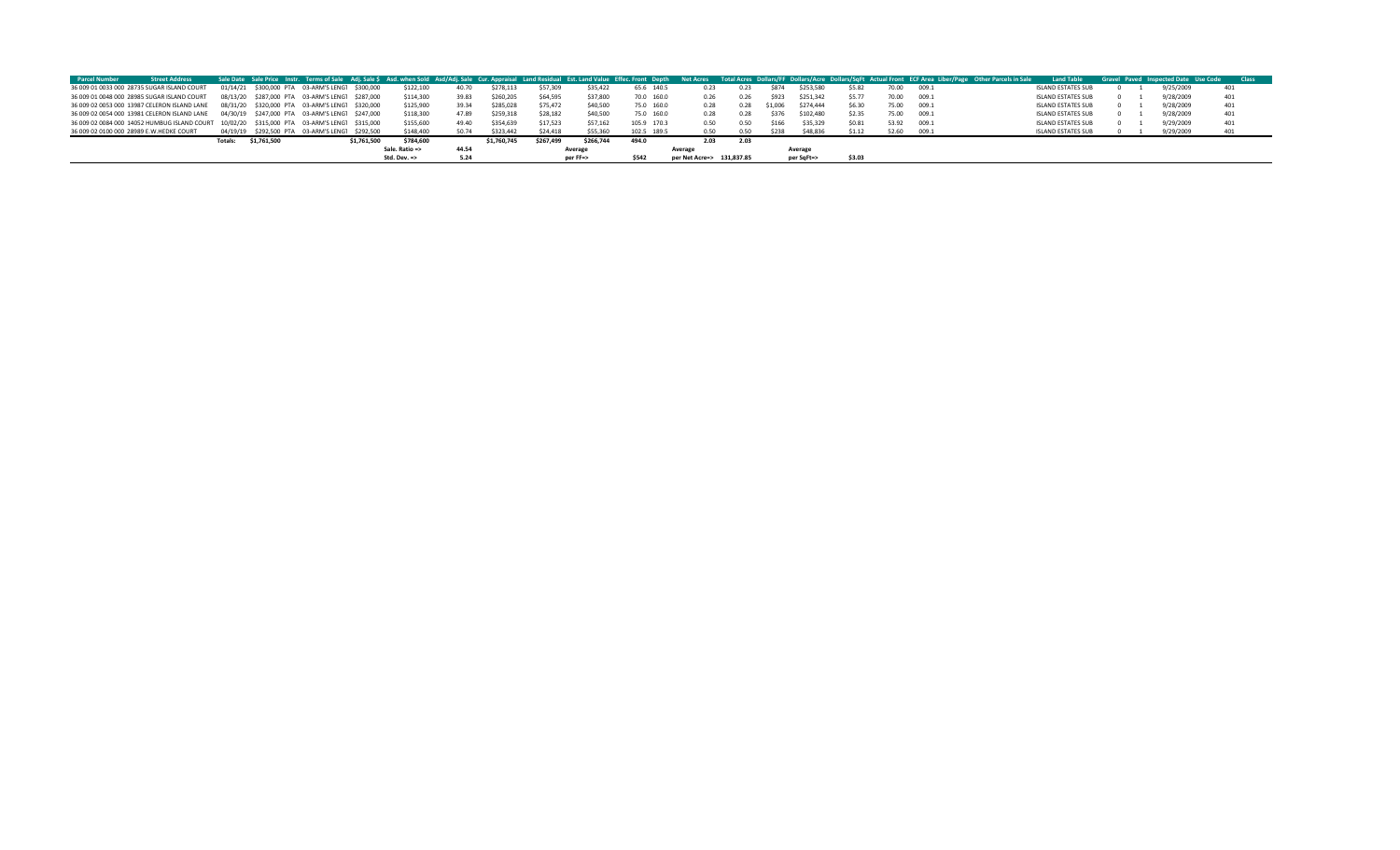| <b>Parcel Number</b>                   | <b>Street Address</b> | Sale Date | Sale Price<br>Instr. | <b>Terms of Sale</b>          | Adj. Sale \$ | Asd. when Sold |       | Asd/Adi. Sale Cur. Appraisal |           | Land Residual Est. Land Value | Effec. Front Depth | <b>Net Acres</b> |      |         |          |            |         |                   |       | Total Acres Dollars/FF Dollars/Acre Dollars/SqFt Actual Front ECF Area Liber/Page Other Parcels in Sale | <b>Land Table</b> |  | <b>Gravel Paved Inspected Date</b> | <b>Use Code</b><br><b>Class</b> |
|----------------------------------------|-----------------------|-----------|----------------------|-------------------------------|--------------|----------------|-------|------------------------------|-----------|-------------------------------|--------------------|------------------|------|---------|----------|------------|---------|-------------------|-------|---------------------------------------------------------------------------------------------------------|-------------------|--|------------------------------------|---------------------------------|
| 36 009 03 0005 000 13814 WATERSWAY DR. |                       |           | \$85,500 PTA         | 03-ARM'S LENGTH               | \$85,500     | \$44,300       | 51.81 | \$102.487                    | \$11,013  | \$28,000                      | 1.0                |                  | 0.00 | 0.00    | \$11,013 | #DIV/C     | #DIV/0! | 1.00              | 009.3 |                                                                                                         | WATERS EDGE CONDO |  | 2/23/2015                          | 401                             |
| 36 009 03 0006 000 13812 WATERSWAY DR. |                       | 12/31/19  | \$94,500 PTA         | 03-ARM'S LENGTH               | \$94,500     | \$45,900       | 48.57 | \$106,639                    | \$15,861  | \$28,000                      | 1.0                | 1.0              | 0.00 | 0.00    | \$15,861 | #DIV/0     | #DIV/0! | 1.00              | 009.3 |                                                                                                         | WATERS EDGE CONDO |  | 2/23/2015                          | 401                             |
| 36 009 03 0007 000 13810 WATERSWAY DR. |                       | 06/21/19  | \$105,000 PTA        | 03-ARM'S LENGTH               | \$105,000    | \$46,200       | 44.00 | \$107,560                    | \$25,440  | \$28,000                      | 1.0                | 1.0              | 0.00 | 0.00    | \$25,440 | #DIV/0     | #DIV/0! | 1.00              | 009.3 |                                                                                                         | WATERS EDGE CONDO |  | 2/23/2015                          | 401                             |
| 36 009 03 0008 000 13816 WATERSWAY DR. |                       | 02/19/20  | \$88,000 PTA         | 03-ARM'S LENGTH               | \$88,000     | \$31,800       | 36.14 | \$94,048                     | \$21.952  | \$28,000                      | 1.0                | 1.0              | 0.00 | 0.00    | \$21.952 | #DIV/0     | #DIV/0! | 1.00              | 009.3 |                                                                                                         | WATERS EDGE CONDO |  | 2/23/2015                          | 401                             |
| 36 009 03 0016 000 13886 WATERSWAY DR. |                       | 06/1      | \$99,900 PTA         | 03-ARM'S LENGTH               | \$99,900     | \$40,500       | 40.54 | \$93,102                     | \$34,798  | \$28,000                      | 1.0                |                  | 0.00 | 0.00    | \$34,798 | #DIV/C     | #DIV/0! | 1.00              | 009.3 |                                                                                                         | WATERS EDGE CONDO |  | 2/23/2015                          | 401                             |
| 36 009 03 0019 000 13920 WATERSWAY DR. |                       | 06/28     |                      | \$93,000 PTA 03-ARM'S LENGTH  | \$93,000     | \$46,500       | 50.00 | \$108.217                    | \$12,783  | \$28,000                      | 1.0                |                  | 0.00 | 0.00    | \$12.783 | #DIV/      | #DIV/0! | 1.00              | 009.3 |                                                                                                         | WATERS EDGE CONDO |  | 2/23/2015                          | 401                             |
| 36 009 03 0021 000 13954 WATERSWAY DR. |                       | 04/26/    |                      | \$98,000 PTA 03-ARM'S LENGTH  | \$98,000     | \$45,900       | 46.84 | \$106,639                    | \$19.361  | \$28,000                      | 1.0                |                  | 0.00 | 0.00    | \$19.36  | #DIV/(     | #DIV/0! | 1.00 <sub>1</sub> | 009.3 |                                                                                                         | WATERS EDGE CONDO |  | 2/23/2015                          | 401                             |
| 36 009 03 0028 000 13986 WATERSWAY DR. |                       |           | \$90,250 PTA         | 03-ARM'S LENGTH               | \$90,250     | \$42,200       | 46.76 | \$97,934                     | \$20,316  | \$28,000                      | 1.0                | 1.0              | 0.00 | 0.00    | \$20.31  | #DIV/(     | #DIV/0! | 1.00              | 009.3 |                                                                                                         | WATERS EDGE CONDO |  | 2/23/2015                          | 401                             |
| 36 009 03 0058 000 14113 WATERSWAY DR. |                       | 08/09/21  | \$128,000 PTA        | 03-ARM'S LENGTH               | \$128,000    | \$47,500       | 37.11 | \$105.583                    | \$50,417  | \$28,000                      | 1.0                |                  | 0.00 | 0.00    | \$50.41  | #DIV/C     | #DIV/0! | 1.00              | 009.3 |                                                                                                         | WATERS EDGE CONDO |  | 2/23/2015                          | 401                             |
| 36 009 03 0060 000 14117 WATERSWAY DR. |                       |           | \$85,000 WD          | 03-ARM'S LENGTH               | \$85,000     | \$31,300       | 36.82 | \$92.542                     | \$20,458  | \$28,000                      | 1.0                |                  | 0.00 | 0.00    | \$20,458 | #DIV/0     | #DIV/0! | 1.00              | 009.3 |                                                                                                         | WATERS EDGE CONDO |  | 2/23/2015                          | 401                             |
| 36 009 03 0070 000 13993 WATERSWAY DR. |                       | 08/10/21  |                      | \$139,000 PTA 03-ARM'S LENGTH | \$139,000    | \$47,500       | 34.17 | \$105,447                    | \$61.553  | \$28,000                      | 1.0                |                  | 0.00 | 0.00    | \$61,553 | #DIV/0     | #DIV/0! | 1.00              | 009.3 |                                                                                                         | WATERS EDGE CONDO |  | 2/23/2015                          | 401                             |
| 36 009 03 0070 000 13993 WATERSWAY DR. |                       | 04/19/19  | \$104,800 WD         | 03-ARM'S LENGTH               | \$104.800    | \$45,400       | 43.32 | \$105,447                    | \$27,353  | \$28,000                      | 1.0                | 1.0              | 0.00 | 0.00    | \$27.353 | #DIV/0     | #DIV/0! | 1.00              | 009.3 |                                                                                                         | WATERS EDGE CONDO |  | 2/23/2015                          | 401                             |
| 36 009 03 0076 000 13967 WATERSWAY DR. |                       | 10/23/20  |                      | \$110,000 PTA 03-ARM'S LENGTH | \$110,000    | \$31,300       | 28.45 | \$95,719                     | \$42,281  | \$28,000                      | 1.0                |                  | 0.00 | 0.00    | \$42,281 | #DIV/0     | #DIV/0! | 1.00              | 009.3 |                                                                                                         | WATERS EDGE CONDO |  | 2/23/2015                          | 401                             |
|                                        |                       | Totals:   | \$1,320,950          |                               | \$1.320.950  | \$546.300      |       | \$1.321.364                  | \$363.586 | \$364.000                     | 13.0               |                  | 0.00 | 0.00    |          |            |         |                   |       |                                                                                                         |                   |  |                                    |                                 |
|                                        |                       |           |                      |                               |              | Sale. Ratio => | 41.36 |                              |           | Average                       |                    | Average          |      |         |          | Average    |         |                   |       |                                                                                                         |                   |  |                                    |                                 |
|                                        |                       |           |                      |                               |              | Std. Dev. =>   | 6.99  |                              |           | ner FF=>                      | \$27.968           | per Net Acre=>   |      | #DIV/0! |          | per SqFt=> | #DIV/0! |                   |       |                                                                                                         |                   |  |                                    |                                 |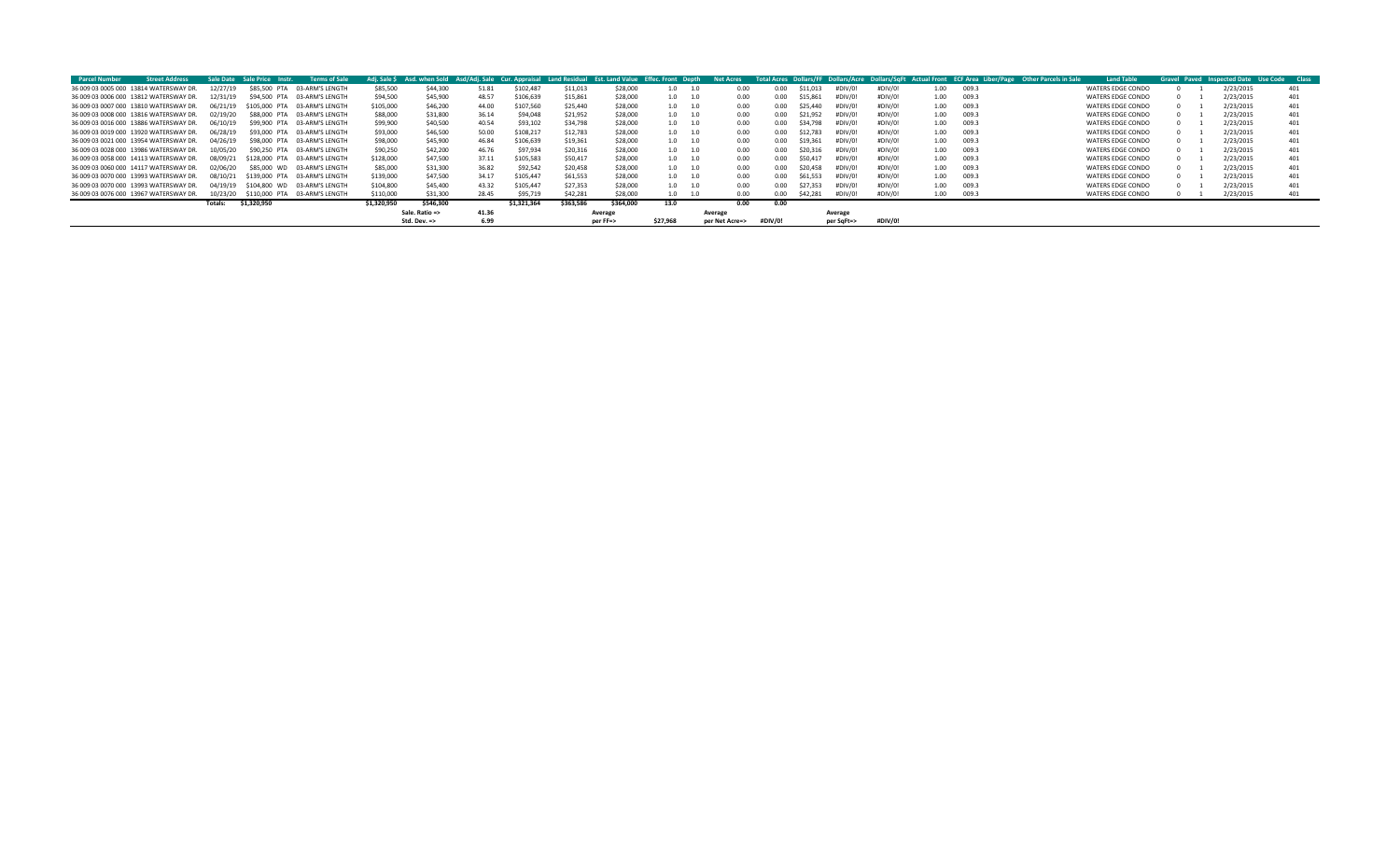| <b>Parcel Number</b> | <b>Street Address</b>                                                                        |                                               |  |           |                         |       |           |          |          |          |                 |                        |      |               |            |         |      |       | Sale Date Sale Price Instr. Terms of Sale Adj. Sale \$ Asd. when Sold Asd/Adj. Sale Cur. Appraisal Land Residual Est. Land Value Effec. Front Depth Net Acres Total Acres Dollars/FF Dollars/SqFt Actual Front ECF Area Liber/P |                    |  |           |  |
|----------------------|----------------------------------------------------------------------------------------------|-----------------------------------------------|--|-----------|-------------------------|-------|-----------|----------|----------|----------|-----------------|------------------------|------|---------------|------------|---------|------|-------|---------------------------------------------------------------------------------------------------------------------------------------------------------------------------------------------------------------------------------|--------------------|--|-----------|--|
|                      | 36 012 02 0003 000 29305 W JEFFERSON, UNIT #3                                                | 09/14/18 \$89,000 PTA 03-ARM'S LENG1 \$89,000 |  |           | \$40,900                | 45.96 | \$92.197  | \$18,503 | \$21,700 |          | $1.0\qquad 0.0$ | 0.00                   |      | 0.00 \$18.503 | #DIV/0!    | #DIV/0! | 0.00 | 012.1 |                                                                                                                                                                                                                                 | BELLA VISTA        |  | 2/16/2014 |  |
|                      | 36 012 02 0009 000 29307 W JEFFERSON, UNIT #9                                                | 10/23/19 \$87,000 PTA 03-ARM'S LENG1 \$87,000 |  |           | \$45,400                | 52.18 | \$92,220  | \$16,480 | \$21,700 |          | $1.0\qquad 0.0$ | 0.00                   |      | 0.00 \$16.480 | #DIV/0!    | #DIV/0! | 0.00 | 012.1 |                                                                                                                                                                                                                                 | <b>BELLA VISTA</b> |  | 2/16/2014 |  |
|                      | 36 012 02 0012 000 29307 W JEFFERSON, UNIT #12 07/05/18 \$92,000 PTA 03-ARM'S LENG1 \$92,000 |                                               |  |           | \$41,500                | 45.11 | \$93,869  | \$19,831 | \$21,700 |          | $1.0\qquad 0.0$ | 0.00                   | 0.00 | \$19.831      | #DIV/0!    | #DIV/0! | 0.00 | 012.1 |                                                                                                                                                                                                                                 | <b>BELLA VISTA</b> |  | 2/16/2014 |  |
|                      |                                                                                              | \$268,000<br><b>Totals</b>                    |  | \$268.000 | \$127,800               |       | \$278.286 | \$54,814 | \$65,100 |          |                 | 0.00                   | 0.00 |               |            |         |      |       |                                                                                                                                                                                                                                 |                    |  |           |  |
|                      |                                                                                              |                                               |  |           | Sale. Ratio =>          | 47.69 |           |          | Average  |          |                 | Average                |      |               | Average    |         |      |       |                                                                                                                                                                                                                                 |                    |  |           |  |
|                      |                                                                                              |                                               |  |           | Std. Dev. $\Rightarrow$ |       |           |          | per FF=> | \$18,271 |                 | per Net Acre=> #DIV/0! |      |               | per SqFt=> | #DIV/0  |      |       |                                                                                                                                                                                                                                 |                    |  |           |  |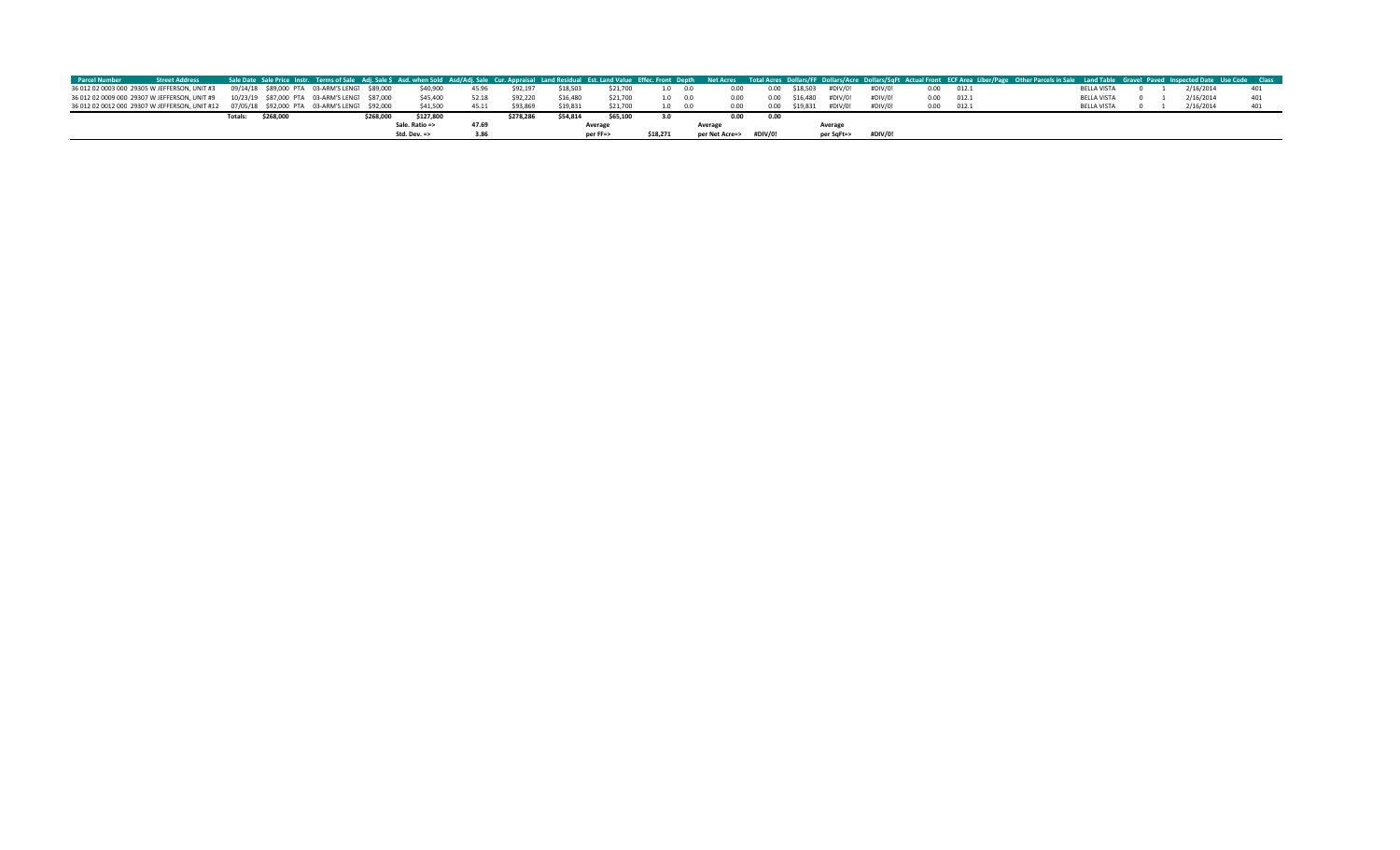| <b>Parcel Number</b>                           | <b>Street Address</b> |          |           |                                               |           |                         |       |           |           |           |          |                 |                |         |               |            |         |      | Sale Date Sale Price Instr. Terms of Sale Adj. Sale \$ Asd. when Sold Asd/Adj. Sale Cur. Appraisal Land Residual Est. Land Value Effec. Front Depth Net Acres Total Acres Dollars/FF Dollars/Acre Dollars/SqFt Actual Front ECF | <b>Land Table</b> |  | Gravel Paved Inspected Date Use Code Class |     |
|------------------------------------------------|-----------------------|----------|-----------|-----------------------------------------------|-----------|-------------------------|-------|-----------|-----------|-----------|----------|-----------------|----------------|---------|---------------|------------|---------|------|---------------------------------------------------------------------------------------------------------------------------------------------------------------------------------------------------------------------------------|-------------------|--|--------------------------------------------|-----|
| 36 012 03 0006 000 29565 W JEFFERSON, UNIT 6   |                       | 12/10/19 |           | \$60,000 PTA 03-ARM'S LENG1 \$60,000          |           | \$22,700                | 37.83 | \$49,772  | \$21,528  | \$11,300  |          | 0.0             | 0.00           | 0.00    | \$21.528      | #DIV/0!    | #DIV/0! | 0.00 | 12.03                                                                                                                                                                                                                           | LAKE SIDE OF GIB  |  | 2/23/2015                                  | 401 |
| 36 012 03 0007 000 29565 W JEFFERSON, UNIT 7   |                       | 08/03/21 |           | \$67,000 PTA 03-ARM'S LENG1 \$67,000          |           | \$23,800                | 35.52 | \$49,293  | \$29,007  | \$11,300  |          | $1.0\qquad 0.0$ | 0.00           | 0.00    | \$29.007      | #DIV/0!    | #DIV/0! | 0.00 | 12.03                                                                                                                                                                                                                           | LAKE SIDE OF GIB  |  | 2/23/2015                                  | 401 |
| 36 012 03 0008 000 29565 W JEFFERSON, UNIT 8   |                       |          |           | 05/25/18 \$47.500 PTA 03-ARM'S LENG1 \$47.500 |           | \$22,300                | 46.95 | \$45,655  | \$13.145  | \$11.300  |          | 1.0 0.0         | 0.00           |         | 0.00 \$13.145 | #DIV/0!    | #DIV/0! | 0.00 | 12.03                                                                                                                                                                                                                           | LAKE SIDE OF GIB  |  | 2/23/2015                                  | 401 |
| 36 012 03 0009 000 29589 W JEFFERSON, UNIT 9   |                       |          |           | 11/08/18 \$39.900 PTA 03-ARM'S LENG1 \$39.900 |           | \$27,500                | 68.92 | \$59,966  | (58, 766) | \$11.300  |          | 1.0 0.0         | 0.00           | 0.00    | (S8.766)      | #DIV/0!    | #DIV/0! | 0.00 | 12.03                                                                                                                                                                                                                           | LAKE SIDE OF GIB  |  | 2/23/2015                                  | 401 |
| 36 012 03 0003 000 29565 W JEFFERSON, UNIT 3   |                       |          |           | 01/30/20 \$52.919 PTA 03-ARM'S LENG1 \$52.919 |           | \$32,700                | 61.79 | \$71,359  | (57, 140) | \$11,300  |          | 1.0 0.0         | 0.00           | 0.00    | (57.140)      | #DIV/0!    | #DIV/0! | 0.00 | 12.03                                                                                                                                                                                                                           | LAKE SIDE OF GIB  |  | 2/23/2015                                  | 401 |
| 36 012 03 0009 000 29589 W JEFFERSON, UNIT 9   |                       |          |           | 06/24/21 \$52,000 PTA 03-ARM'S LENG1 \$52,000 |           | \$28,900                | 55.58 | \$59,966  | \$3,334   | \$11,300  |          | 1.0 0.0         | 0.00           | 0.00    | \$3.334       | #DIV/0!    | #DIV/0! | 0.00 | 12.03                                                                                                                                                                                                                           | LAKE SIDE OF GIB  |  | 2/23/2015                                  | 401 |
| 36 012 03 0014 000 29589 W JEFFERSON, UNIT 14  |                       |          |           | 10/12/18 \$59.900 PTA 03-ARM'S LENG1 \$59.900 |           | \$23,500                | 39.23 | \$49,274  | \$21.926  | \$11,300  |          | $1.0\qquad 0.0$ | 0.00           |         | 0.00 \$21.926 | #DIV/0!    | #DIV/0! | 0.00 | 12.03                                                                                                                                                                                                                           | LAKE SIDE OF GIB  |  | 2/23/2015                                  | 401 |
| 36 012 03 0015 000 29589 W JEFFERSON, UNIT 15  |                       |          |           | 12/19/18 \$59.900 PTA 03-ARM'S LENG1 \$59.900 |           | \$23,500                | 39.23 | \$49,274  | \$21,926  | \$11,300  |          | 1.0 0.0         | 0.00           |         | 0.00 \$21.926 | #DIV/0!    | #DIV/0! | 0.00 | 12.03                                                                                                                                                                                                                           | LAKE SIDE OF GIB  |  | 2/23/2015                                  | 401 |
| 36 012 03 0016 000 29589 W JEFFERSON. UNIT #16 |                       |          |           | 10/05/18 \$35,260 PTA 03-ARM'S LENG1 \$35,260 |           | \$21,200                | 60.12 | \$42,204  | \$4,356   | \$11,300  |          | $1.0\qquad 0.0$ | 0.00           | 0.00    | \$4.356       | #DIV/0!    | #DIV/0! | 0.00 | 12.03                                                                                                                                                                                                                           | LAKE SIDE OF GIB  |  | 2/23/2015                                  | 401 |
|                                                |                       | Totals:  | \$474.379 |                                               | \$474.379 | \$226.100               |       | \$476.763 | \$99.316  | \$101.700 | 9.0      |                 | 0.00           | 0.00    |               |            |         |      |                                                                                                                                                                                                                                 |                   |  |                                            |     |
|                                                |                       |          |           |                                               |           | Sale. Ratio =>          | 47.66 |           |           | Average   |          | Average         |                |         |               | Average    |         |      |                                                                                                                                                                                                                                 |                   |  |                                            |     |
|                                                |                       |          |           |                                               |           | Std. Dev. $\Rightarrow$ | 12.38 |           |           | per FF=>  | \$11.035 |                 | per Net Acre=> | #DIV/0! |               | per SqFt=> | #DIV/0! |      |                                                                                                                                                                                                                                 |                   |  |                                            |     |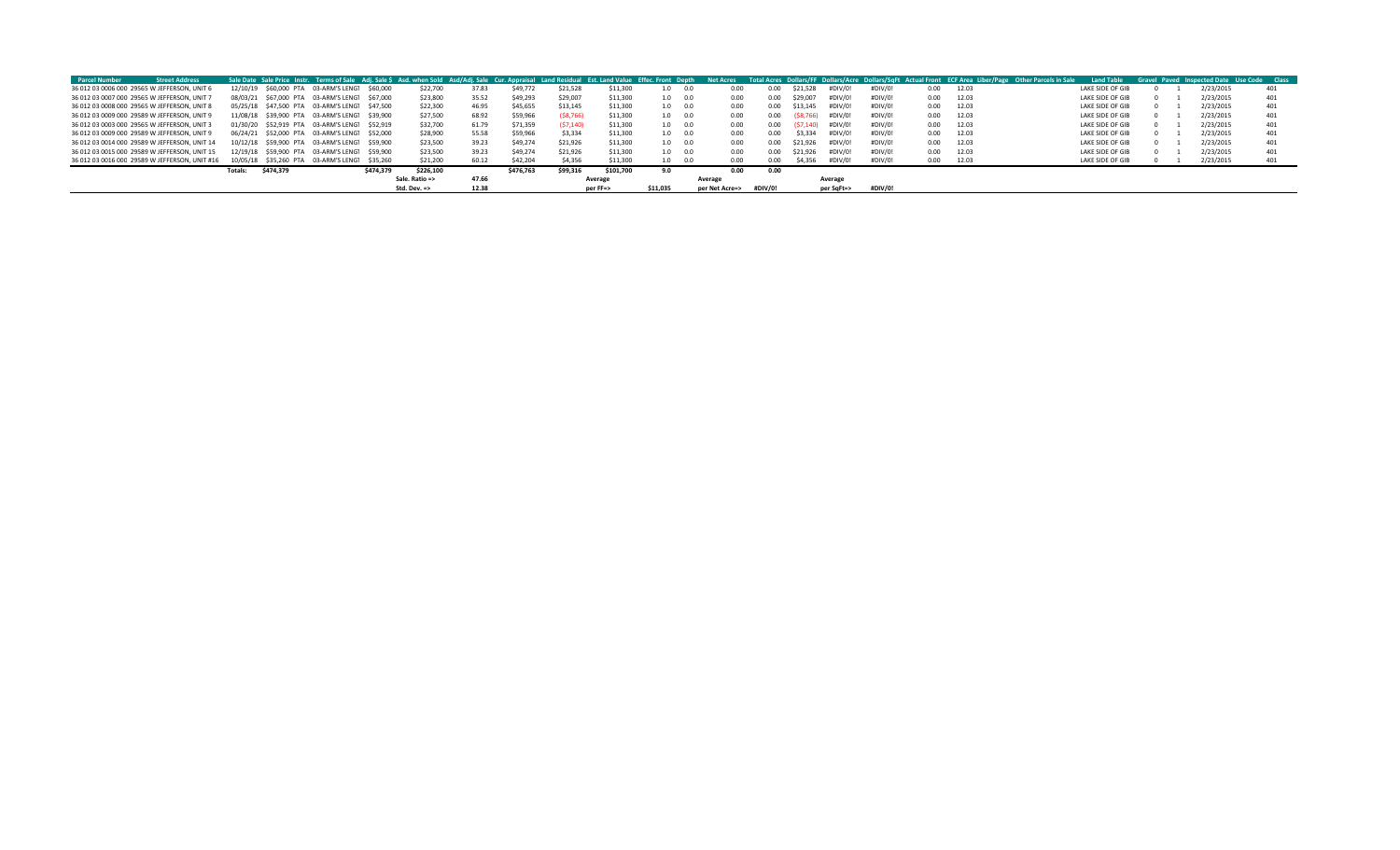| <b>Parcel Number</b>             |                                         |             |                                        |             |                |       |             |           |           |            |                           |      |       |            |        |       |             | Street Address Sale Date Sale Price Instr. Terms of Sale Adj. Sale S Asd. when Sold Asd/Adj. Sale Cur. Appraisal Land Residual Est. Land Value Effec. Front Depth Net Acres Total Acres Dollars/FF Dollars/Acre Dollars/SqFt A | <b>Land Table</b> |  | Gravel Paved Inspected Date Use Code Class |     |
|----------------------------------|-----------------------------------------|-------------|----------------------------------------|-------------|----------------|-------|-------------|-----------|-----------|------------|---------------------------|------|-------|------------|--------|-------|-------------|--------------------------------------------------------------------------------------------------------------------------------------------------------------------------------------------------------------------------------|-------------------|--|--------------------------------------------|-----|
|                                  | 36 012 01 0008 000 14837 WILLIAMS COURT |             | 03/12/21 \$247,000 PTA 03-ARM'S LENGTH | \$247.000   | \$96,500       | 39.07 | \$231,330   | \$47,530  | \$31,860  | 55.9 110.0 | 0.18                      |      | \$850 | \$267.022  | \$6.13 | 70.50 | 12KBW       |                                                                                                                                                                                                                                | KINGSBRIDGE WATER |  | 2/16/2014                                  |     |
|                                  |                                         |             |                                        |             |                |       |             |           |           |            |                           |      |       |            |        |       |             |                                                                                                                                                                                                                                |                   |  |                                            |     |
|                                  | 36 012 01 0011 000 14862 WILLIAMS COURT |             | 09/17/20 \$265,000 PTA 03-ARM'S LENGTH | \$265,000   | \$105,200      | 39.70 | \$252,708   | \$47,753  | \$35,461  | 62.2 100.0 | 0.19                      | 0.19 | \$768 | \$252,661  | \$5.80 | 82.30 | 12KBW       |                                                                                                                                                                                                                                | KINGSBRIDGE WATER |  | 2/16/2014                                  | 401 |
| 36 012 01 0026 000 30012 WINDSOR |                                         |             | 03/25/20 \$290,000 PTA 03-ARM'S LENGTH | \$290,000   | \$114,400      | 39.45 | \$294.80    | \$25,229  | \$30,034  | 52.7 115.0 |                           |      | \$479 | \$146,680  | \$3.37 | 65.00 | 12KBW       |                                                                                                                                                                                                                                | KINGSBRIDGE WATER |  | 2/15/2014                                  | 401 |
|                                  | 36 012 01 0038 000 29862 KINGSBRIDGE    |             | 02/25/21 \$182.000 PTA 03-ARM'S LENGTH | \$182.000   | \$75,200       | 41.32 | \$182,360   | \$33,348  | \$33,708  | 59.1 170.0 |                           | 0.23 | S564  | \$142.513  | \$3.27 |       | 60.00 12KBW |                                                                                                                                                                                                                                | KINGSBRIDGE WATER |  | 2/13/2014                                  |     |
| 36 012 01 0065 000 30087 WINDSOR |                                         |             | 07/13/21 \$265,000 PTA 03-ARM'S LENGTH | \$265,000   | \$124,800      | 47.09 | \$287,797   | \$31,594  | \$54,391  | 62.5 190.0 |                           | 0.26 | \$505 | \$120,588  | \$2.77 | 60.00 | 12KBW       |                                                                                                                                                                                                                                | KINGSBRIDGE WATER |  | 2/8/2014                                   | 401 |
|                                  |                                         | \$1,249,000 |                                        | \$1.249.000 | \$516,100      |       | \$1.249.000 | \$185.454 | \$185,454 | 292.5      | 1.04                      | 1.04 |       |            |        |       |             |                                                                                                                                                                                                                                |                   |  |                                            |     |
|                                  |                                         |             |                                        |             | Sale. Ratio => | 41.32 |             |           | Average   |            | Average                   |      |       | Average    |        |       |             |                                                                                                                                                                                                                                |                   |  |                                            |     |
|                                  |                                         |             |                                        |             | Std. Dev. =>   |       |             |           | per FF=>  | \$634      | per Net Acre=> 179,182.61 |      |       | per SqFt=> | \$4.11 |       |             |                                                                                                                                                                                                                                |                   |  |                                            |     |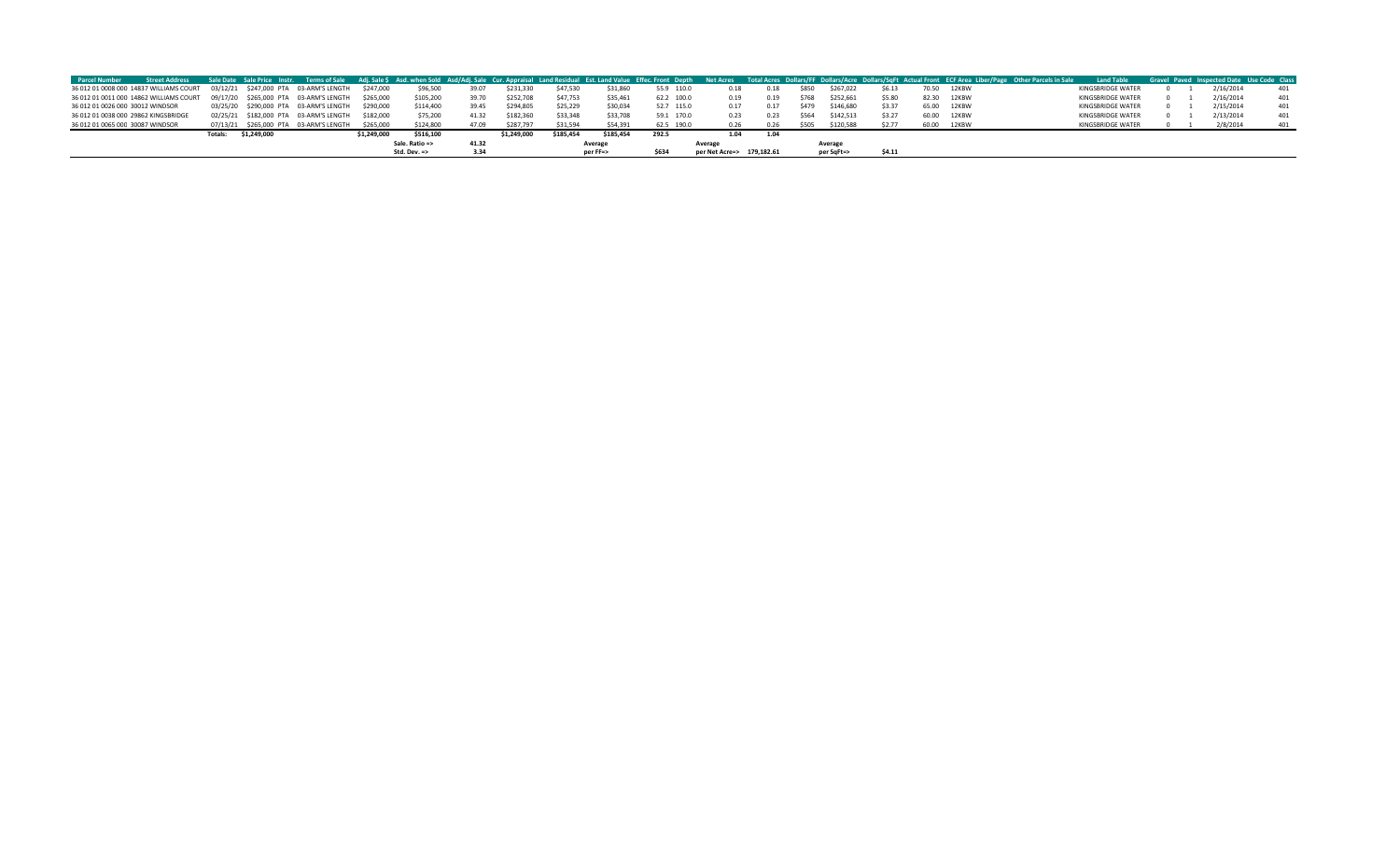| <b>Parcel Number</b> | <b>Street Address</b>                                                       |                |           |                                    |                         |           |       |           |           |           |                 |                |         |         |               |         |         |      | Sale Date Sale Price Instr. Terms of Sale Adj. Sale \$ Asd. when Sold Asd/Adj. Sale Cur. Appraisal Land Residual Est. Land Value Effec. Front Depth Net Acres Total Acres Dollars/Are Dollars/Acre Dollars/SqFt Actual Front EC | <b>Land Table</b>   |  | Gravel Paved Inspected Date Use Code |
|----------------------|-----------------------------------------------------------------------------|----------------|-----------|------------------------------------|-------------------------|-----------|-------|-----------|-----------|-----------|-----------------|----------------|---------|---------|---------------|---------|---------|------|---------------------------------------------------------------------------------------------------------------------------------------------------------------------------------------------------------------------------------|---------------------|--|--------------------------------------|
|                      | 36 017 02 0005 000 30312 WINDSOR-UNIT 5                                     |                |           | 09/07/18 \$111.250 PTA ARMS LENGTH | \$111.250               | \$46,400  | 41.71 | \$121.027 | \$23,723  | \$33,500  | 1.0             |                | 0.00    | 0.00    | \$23,723      | #DIV/0! | #DIV/0! |      | 0.00 17KBC                                                                                                                                                                                                                      | KINGSBRIDGE CONDO'S |  | 2/15/2014                            |
|                      | 36 017 02 0007 000 30316 WINDSOR-UNIT 7                                     |                |           | 04/30/18 \$125,000 PTA ARMS LENGTH | \$125,000               | \$48,300  | 38.64 | \$136,564 | \$21,936  | \$33,500  | 1.0 0.0         |                | 0.00    |         | 0.00 \$21,936 | #DIV/0! | #DIV/0! |      | 0.00 17KBC                                                                                                                                                                                                                      | KINGSBRIDGE CONDO'S |  | 2/15/2014                            |
|                      | 36 017 02 0015 000 30336 WINDSOR-UNIT 15 07/03/18 \$107,500 PTA ARMS LENGTH |                |           |                                    | \$107.500               | \$48,300  | 44.93 | \$137,568 | \$3,432   | \$33,500  | $1.0\qquad 0.0$ |                | 0.00    | 0.00    | \$3.432       | #DIV/0! | #DIV/0! |      | 0.00 17KBC                                                                                                                                                                                                                      | KINGSBRIDGE CONDO'S |  | 2/15/2014                            |
|                      | 36 017 02 0030 000 30375 WINDSOR-UNIT 30 07/10/18 \$169,000 PTA ARMS LENGTH |                |           |                                    | \$169.000               | \$48,400  | 28.64 | \$136,565 | \$65,935  | \$33,500  | 1.0 0.0         |                |         | 0.00    | \$65,935      | #DIV/0! | #DIV/0! |      | 0.00 17KBC                                                                                                                                                                                                                      | KINGSBRIDGE CONDO'S |  | 2/15/2014                            |
|                      | 36 017 02 0038 000 30404 WINDSOR-UNIT 38                                    |                |           | 03/01/19 \$130,000 PTA ARMS LENGTH | \$130,000               | \$48,400  |       | \$136,631 | \$26,869  | \$33,500  | $1.0\qquad 0.0$ |                | 0.00    |         | 0.00 \$26.869 | #DIV/0! | #DIV/0! |      | 0.00 17KBC                                                                                                                                                                                                                      | KINGSBRIDGE CONDO'S |  | 2/15/2014                            |
|                      | 36 017 02 0047 000 30426 WINDSOR-UNIT 47                                    |                |           | 08/27/19 \$162.000 PTA ARMS LENGTH | \$162,000               | \$58,800  |       | \$136,475 | \$59,025  | \$33,500  | 1.0             | 0.0            | 0.00    | 0.00    | \$59.025      | #DIV/0! | #DIV/0! | 0.00 | 17KBC                                                                                                                                                                                                                           | KINGSBRIDGE CONDO'S |  | 2/15/2014                            |
|                      |                                                                             | <b>Totals:</b> | \$804,750 |                                    | \$804,750               | \$298,600 |       | \$804,830 | \$200,920 | \$201,000 | 6.0             |                | 0.00    | 0.00    |               |         |         |      |                                                                                                                                                                                                                                 |                     |  |                                      |
|                      |                                                                             |                |           | Sale. Ratio =>                     |                         | 37.10     |       |           | Average   |           | Average         |                |         | Average |               |         |         |      |                                                                                                                                                                                                                                 |                     |  |                                      |
|                      |                                                                             |                |           |                                    | Std. Dev. $\Rightarrow$ | 5.54      |       |           | per FF=>  | \$33,487  |                 | per Net Acre=> | #DIV/0! |         | per SqFt=>    | #DIV/0! |         |      |                                                                                                                                                                                                                                 |                     |  |                                      |